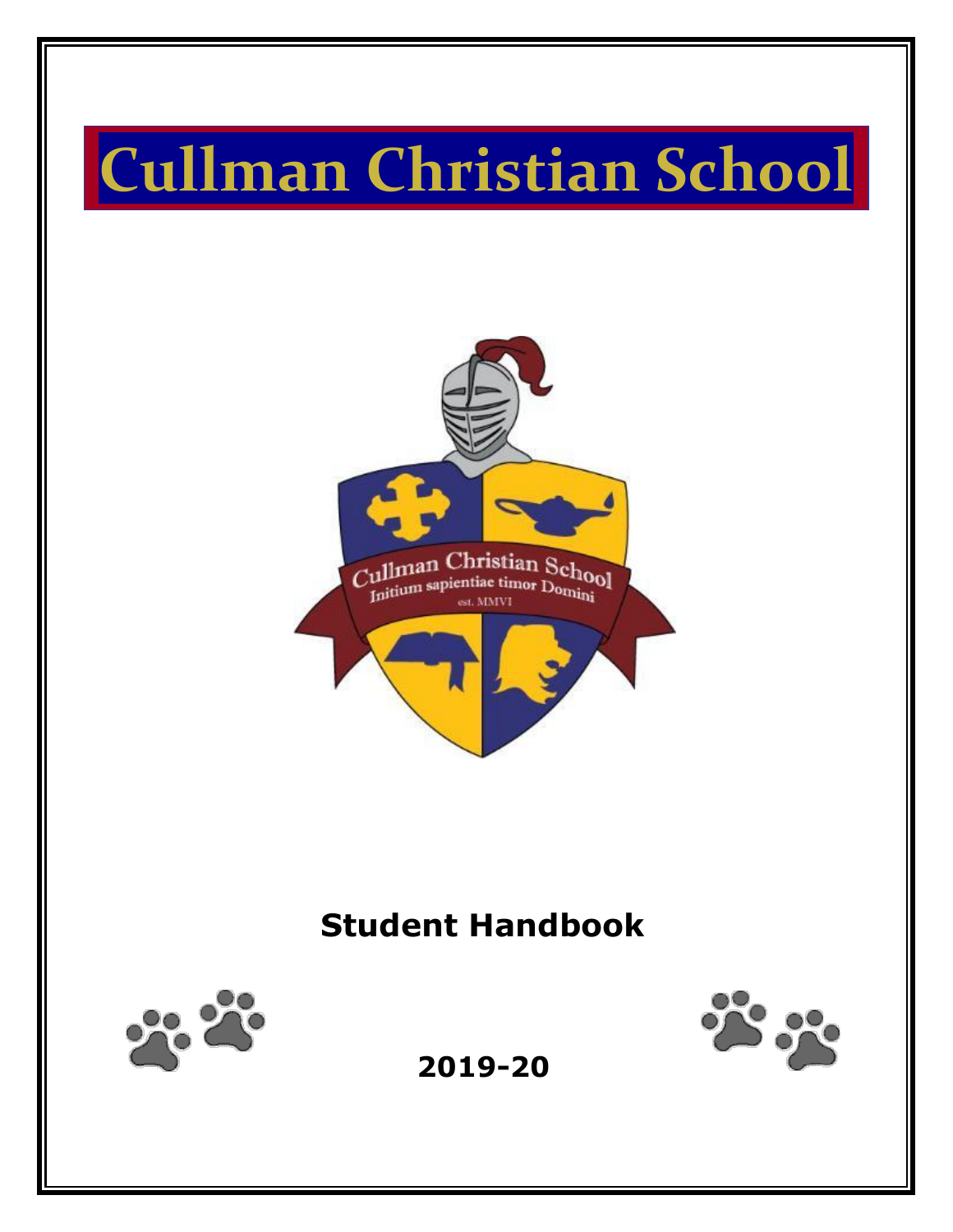## **INTRODUCTION**

Welcome to Cullman Christian School! The Board and faculty have written this handbook to answer any questions you might have about our school and how it works. After you have read it, please let us know if there is anything you are still wondering about. We have developed the policies and procedures described here to support the mission and vision of our school and to build integrity, trust, and respect among all members of our school community. We hope these common expectations of conduct, academic responsibility, and communication will help us to create a healthy academic and social community. All students and parents are expected to read this handbook before school starts each August and to agree to abide by its policies. The Handbook is available in printed form at the beginning of each school year and is updated online on the school's website as revisions are made.

## **General Information**

### **A. Morning Arrival**

All students should report to the gym upon arrival between 7:30-8:00 A.M. Any student arriving after the 8:00 AM will be considered tardy and must report to the **school office before going to class.**

A morning Devotional Time will be held each morning in the gym from 8:05- 8:15. Parents and other guests are invited to be a part of our morning devotional time each day. Visitors for morning devotional time will sign in at the entrance door and wear an identification sticker while in the school. Out of respect for the devotional time, students or parents may not enter the gym after the morning devotional time has begun. All students are expected to be present for the Morning Devotional Time as it is considered part of our regular school day.

### **B. Pick-Up and Drop-Offs**

#### **School Campus**

#### **Location**

Seventh Street Baptist Church is located at the intersection of 7th Street, SW and Main Avenue. Convenient access via 7th Avenue which runs in front of Buettner Bros. All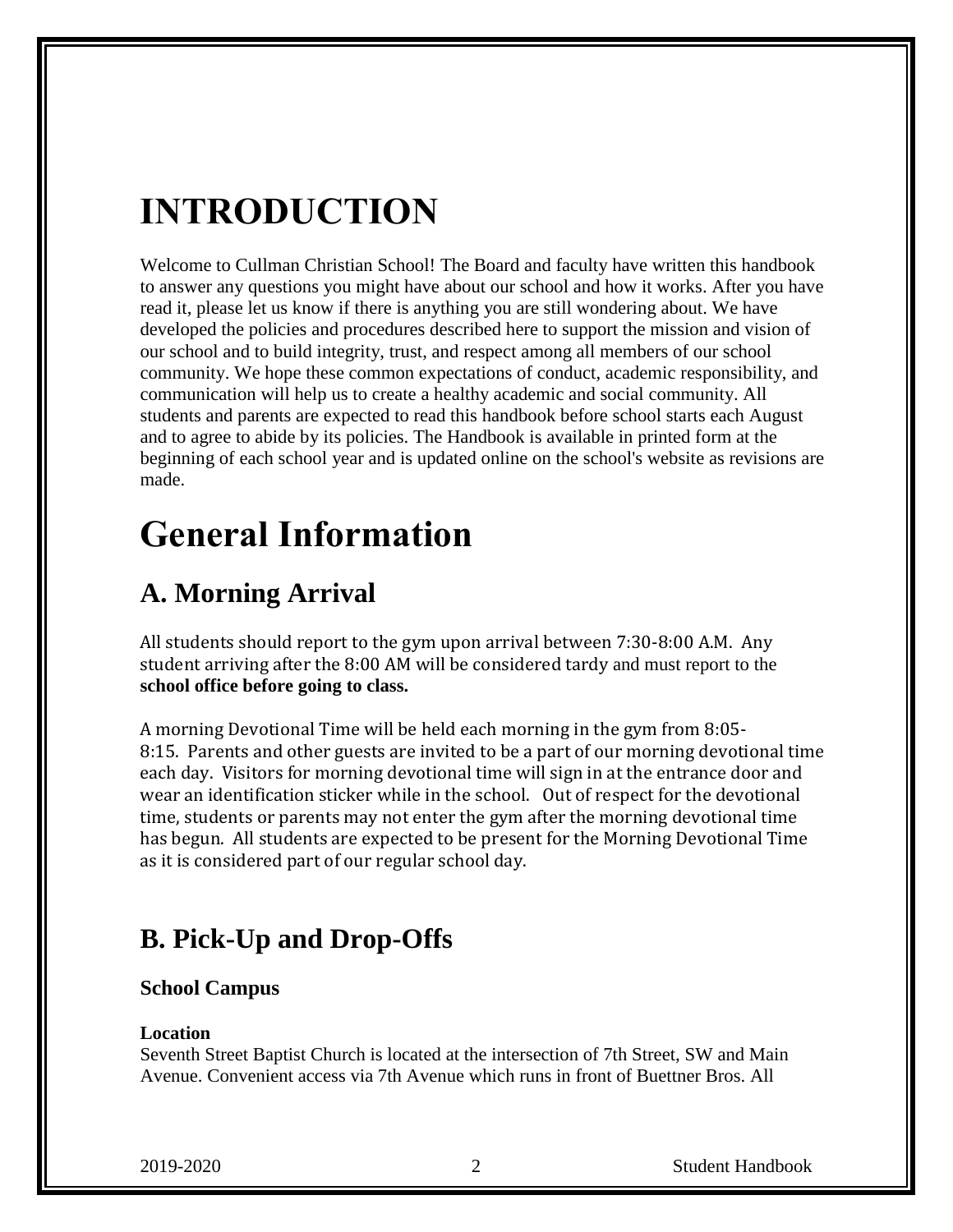students will be dropped off and picked up at the west entrance near the church office off Main Ave between 7th Street and 8th Street, SW.

#### **Parking**

Long term parking and student driver parking is available in the parking lot closest to Main Ave, SW

### **C. Dismissal**

All carpool students must be picked up at 3:00 pm. Students not picked up by 3:15 pm. will be sent to **Aftercare** and charged the set rate for after-school care. See the Tuition and Fee schedule below for details. Please call the office by 1:00PM if your child will be picked up after 3:15 pm so that arrangements can be made.

Parents should not exit their cars when in drop-off or pick-up lines. If your child is not where they should be for pick-up, you may be asked to circle around to keep traffic flowing. Student drivers will park on the far end of the parking lot.

#### **D.****Early Dismissal**

Any changes in the regular dismissal of your child must be communicated in writing or by phone call. All students must be signed out through the office if they are being dismissed early. You may call the office or send a note to your child's teacher if you plan to pick your child up early. Please try to call by 1:30 pm so we can see that your child receives the message to avoid last-minute confusion. Please do not go directly to your child's classroom to get your child.

If someone other than a parent is authorized to pick up your child, a parent MUST communicate this in writing. The note needs to include the person's name along with make and color of the car they will be driving. ID's will be checked for persons unknown to school personnel.

### **E. Textbooks**

Classroom textbooks will be provided by CCS and may be sent home at the discretion of the teacher. Each student is required to have covers for (his/her) books. These books must not be defaced and, if damaged or lost, charges will be assessed accordingly.

### **F. Computers/Electronic Equipment/Cell Phones/Social Media**

Radios, mp3 players, etc., may not be brought to school unless permission has been obtained from a teacher for use in the classroom. Electronic toys and gaming consoles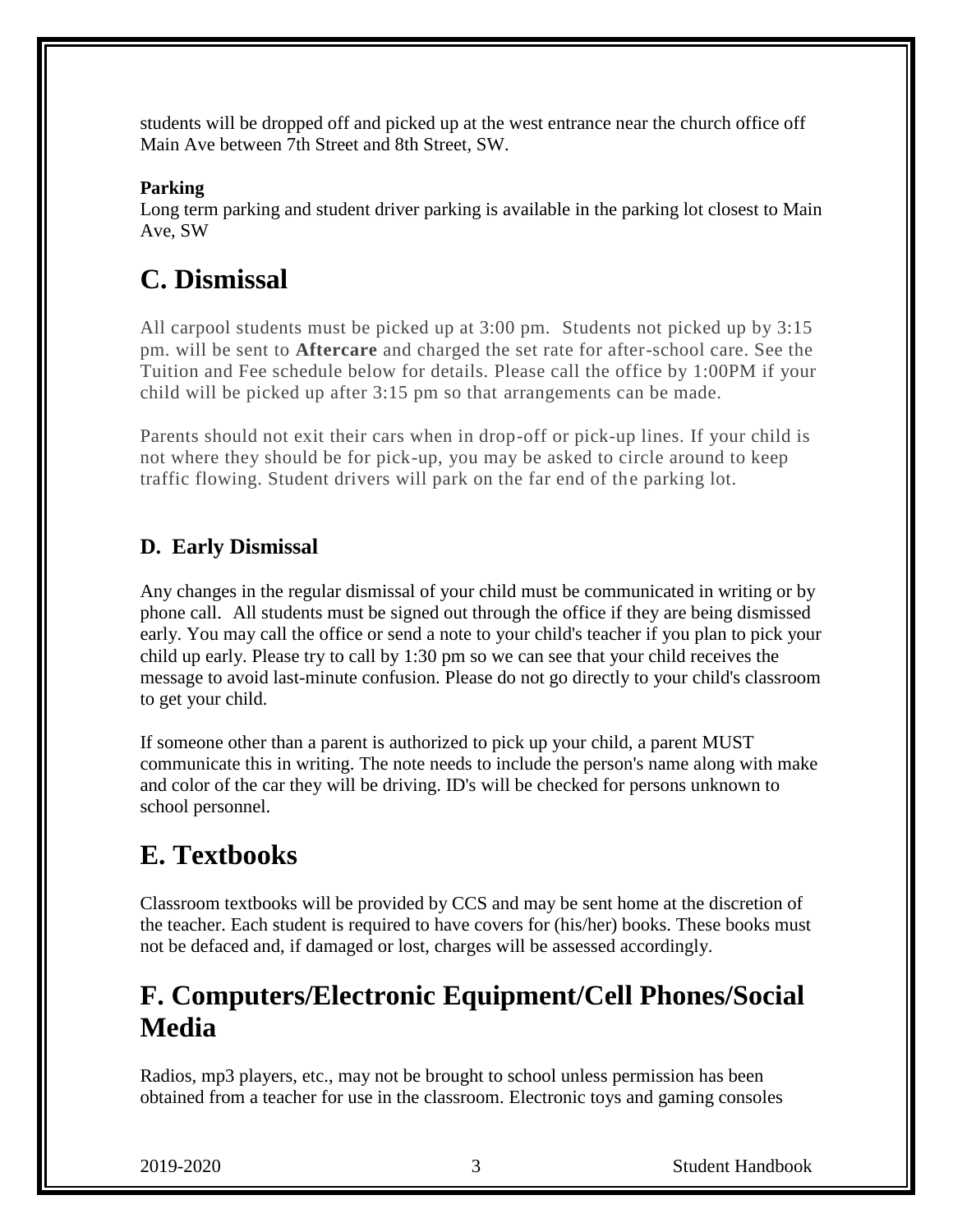should also be kept at home unless permission has been granted. Please know that CCS cannot be responsible for expensive toys or gadgets. All student phone calls, incoming or outgoing, should be made through the office. However, we realize that some parents may supply an older child with a cell phone for emergency contact. In this case, students should keep their phones in their backpacks or locked in their lockers. Cell phones should be turned off at all times in the school building, as they may not be used during the school day for calling or text messaging. If a student is observed using a cell phone, it will be taken up and kept in the school office until a parent picks it up. Cullman Christian School is not responsible for items lost or stolen on school campus.

#### *G. Illness in School*

Parents will be notified if their child becomes ill during school hours, so the child can be taken home. Parents need to arrange for transportation home if the child becomes ill, as there are no facilities or extra personnel to care for sick children. In the event of a serious accident, CCS will contact the parents and Cullman EMS to provide immediate medical attention.

#### *H. Lost and Found*

Clothing, books, and personal articles are placed in a location near the school office. Students and their parents or guardians are asked to check and reclaim articles. The school assumes no responsibility for articles left lying about the building or schoolyard. Articles that are not reclaimed after a reasonable time shall be donated to charity.

**Please label all of your child's belongings, including uniforms, lunch boxes, coats, sweatshirts, and backpacks.**

#### *I. Lunchroom Procedures*

Hot lunches provided daily at a cost of \$3.25 per day. Lunch orders must be made on a monthly basis. Students need to provide their own drink. Glass bottles and containers are not permitted in the lunchroom. Soft drinks are permitted for students in grades 7-12 only. Please do not plan to bring lunch to school for your child during the school day, as this interrupts the office, teacher, student and the classroom routine. However, if, on occasion, you need to bring lunch to your child, it must be here by 11:00AM. You may leave it with the office where the child may stop by before lunchtime and pick it up. Parents are welcome to eat lunch at school with their child. Please meet your child in the lunchroom. Students in Kindergarten through 4th grade should also bring a snack to eat at midmorning consisting of a food item and drink. Snacks are optional for 5th through 12th grade.

### *J. School Closing Announcements*

School closing announcements are made on the school social media. We will typically follow the City of Cullman's emergency plan of action. Parents can also link to CCS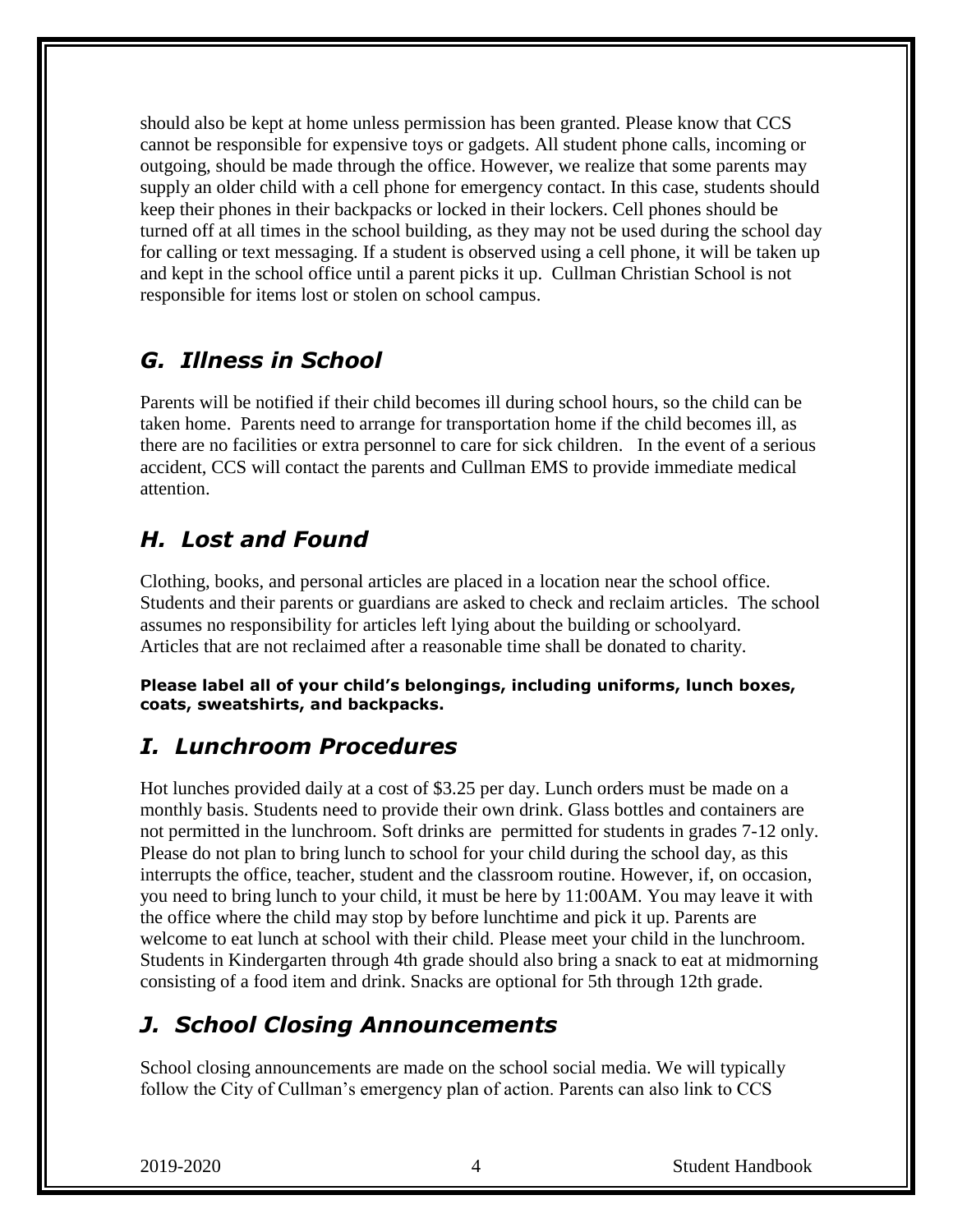website via FaceBook and Twitter (ccs lions). When emergency announcements are posted you will immediately receive a Facebook post or tweet on your mobile device. Other official sources of information include: radio station WKUL 92.1 FM, local TV stations, AL.com, The Cullman Times, Cullman EMA smartphone app. Parents are encouraged to sign up for school closing announcements on *[myfoxclosings.com](http://ftpcontent.worldnow.com/wbrc/closings/)*.

#### *K.* **Social Media Guidelines**

#### *1. For Students*

Due to the wealth of new social media tools available to students, student products and documents have the potential to reach audiences far beyond the classroom. This translates into a greater level of responsibility and accountability for everyone. Below are guidelines students in Cullman Christian School should adhere to when using Web 2.0 tools in the classroom.

- 1. Be aware of what you post online. Social media venues are very public. What you contribute leaves a digital footprint for all to see. Do not post anything you wouldn't want Christ, friends, enemies, parents, teachers, or a future employer to see.
- 2. Follow the school's code of conduct when writing online. It is acceptable to disagree with someone else's opinions, however, do it in a respectful way. Make sure that criticism is constructive and not hurtful. What is inappropriate in the classroom is inappropriate online.
- 3. Be safe online. Never give out personal information, including, but not limited to, last names, phone numbers, addresses, exact birthdates, and pictures. Do not share your password with anyone besides your teachers and parents.
- 4. Linking to other websites to support your thoughts and ideas is recommended. However, be sure to read the entire article prior to linking to ensure that all information is appropriate for a school setting.
- 5. Do your own work! Do not use other people's intellectual property without their permission. **It is a violation of copyright law to copy and paste other's thoughts.** When paraphrasing another's idea(s) be sure to cite your source with the URL. It is good practice to hyperlink to your sources.
- 6. Be aware that pictures may also be protected under copyright laws. Verify you have permission to use the image or it is under Creative Commons attribution.
- 7. How you represent yourself online is an extension of yourself. Do not misrepresent yourself by using someone else's identity.
- 8. Blog and wiki posts should be well written. Follow writing conventions including proper grammar, capitalization, and punctuation. If you edit someone else's work be sure it is in the spirit of improving the writing.
- 9. If you run across inappropriate material that makes you feel uncomfortable, or is not respectful, tell your teacher right away.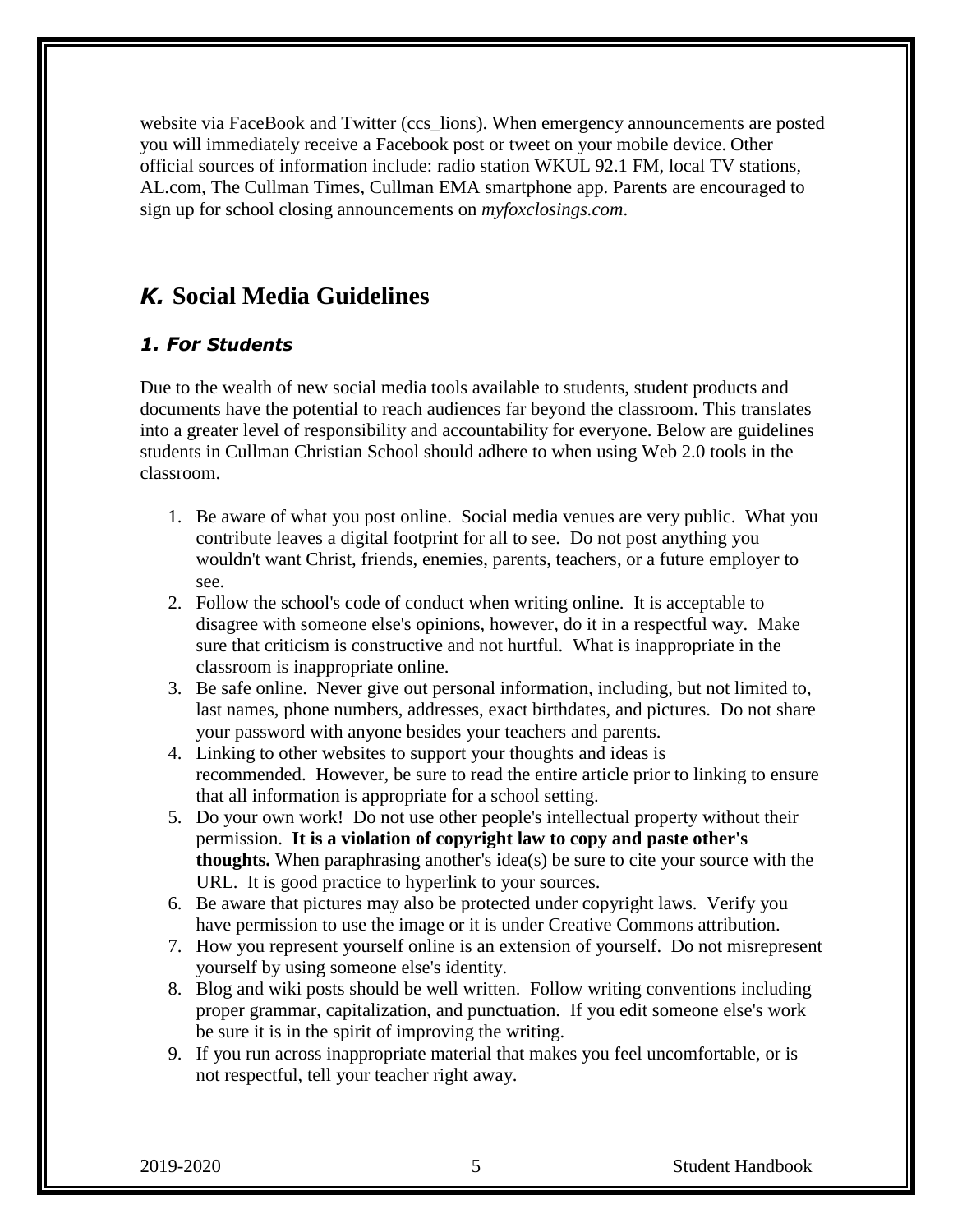10. Students who do not abide by these terms and conditions may lose their opportunity to take part in the project and/or access to future use of online tools

#### **2. For Parents**

Classroom blogs and other social media are powerful tools that open up communication between students, parents, and teachers. This kind of communication and collaboration can have a huge impact on learning. Cullman Christian School encourages parents to view and participate by adding comments to classroom projects when appropriate.

#### **Parents are required to adhere to the following guidelines**:

- 1. Parents should expect communication from teachers prior to their child's involvement in any project using online social media applications, i.e., blogs, wikis, podcast, etc.
- 2. Parents will need to sign a release form for students when teachers set up social media activities for classroom use.
- 3. Parents are highly encouraged to read and/or participate in social media projects.
- 4. Parents should not distribute any information that might be deemed personal about other students participating in the social media project.
- 5. Parents should not upload or include any information that does not also meet the Student Guidelines.

#### **ACCEPTABLE USE POLICY**

The school's information technology resources, including email and Internet access, are provided for educational purposes. This policy conforms to the US Department of Justice's *Model Acceptable Use Policy Information Technology in the Schools*.

The school's information technology resources, including email and Internet access, are provided for educational purposes. Adherence to the following policy is necessary for continued access to the school's technological resources:

#### **Students must:**

- 1. Respect and protect the privacy of others.
	- o Use only assigned accounts.
	- o Not view, use, or copy passwords, data, or networks to which they are not authorized.
	- o Not distribute private information about others or themselves.
- 2. Respect and protect the integrity, availability, and security of all electronic resources.
	- o Observe all network security practices, as posted.
	- o Report security risks or violations to a teacher or network administrator.

2019-2020 6 Student Handbook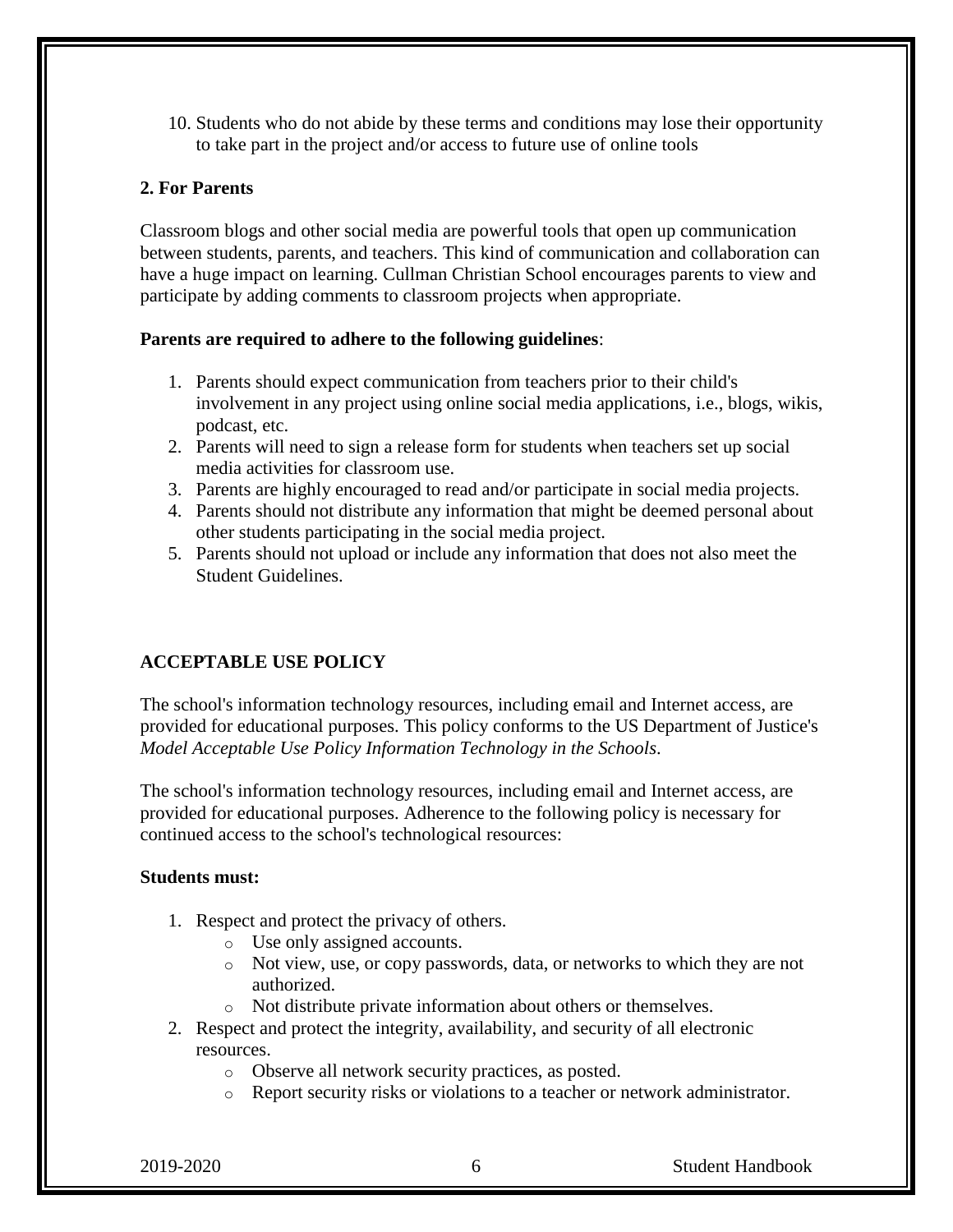- o Not destroy or damage data, networks, or other resources that do not belong to them, without clear permission of the owner.
- o Conserve, protect, and share these resources with other students and Internet users.
- 3. Respect and protect the intellectual property of others
	- o Not infringe copyrights (no making illegal copies of music, games, or movies!).
	- o Not plagiarize.
- 4. Respect and practice the principles of community.
	- o Communicate only in ways that are kind and respectful.
	- o Report threatening or discomforting materials to a teacher.
	- o Not intentionally access, transmit, copy, or create material that violates the school's code of conduct (such as messages that are pornographic, threatening, rude, discriminatory, or meant to harass).
	- o Not intentionally access, transmit, copy, or create material that is illegal (such as obscenity, stolen materials, or illegal copies of copyrighted works).
	- o Not use the resources to further other acts that are criminal or violate the school's code of conduct.
	- o Not send spam, chain letters, or other mass unsolicited mailings.
	- o Not buy, sell, advertise, or otherwise conduct business, unless approved as a school project.

#### **Students may, if in accord with the policy above**

- 1. Design and post web pages and other material from school resources.
- 2. Use direct communications such as online chat, or instant messaging with a teacher's permission.
- 3. Install or download software, if also in conformity with laws and licenses, and under the supervision of a teacher.
- 4. Use the resources for any educational purpose.

**Consequences for Violation.** Violations of these rules may result in disciplinary action, including the loss of a student's privileges to use the school's information technology resources.

**Supervision and Monitoring.** School and network administrators and their authorized employees monitor the use of information technology resources to help ensure that uses are secure and in conformity with this policy. Administrators reserve the right to examine, use, and disclose any data found on the school's information networks in order to further the health, safety, discipline, or security of any student or other person, or to protect property. They may also use this information in disciplinary actions, and will furnish evidence of crime to law enforcement

### **L. Fire, Severe Weather, and Lockdown Drills**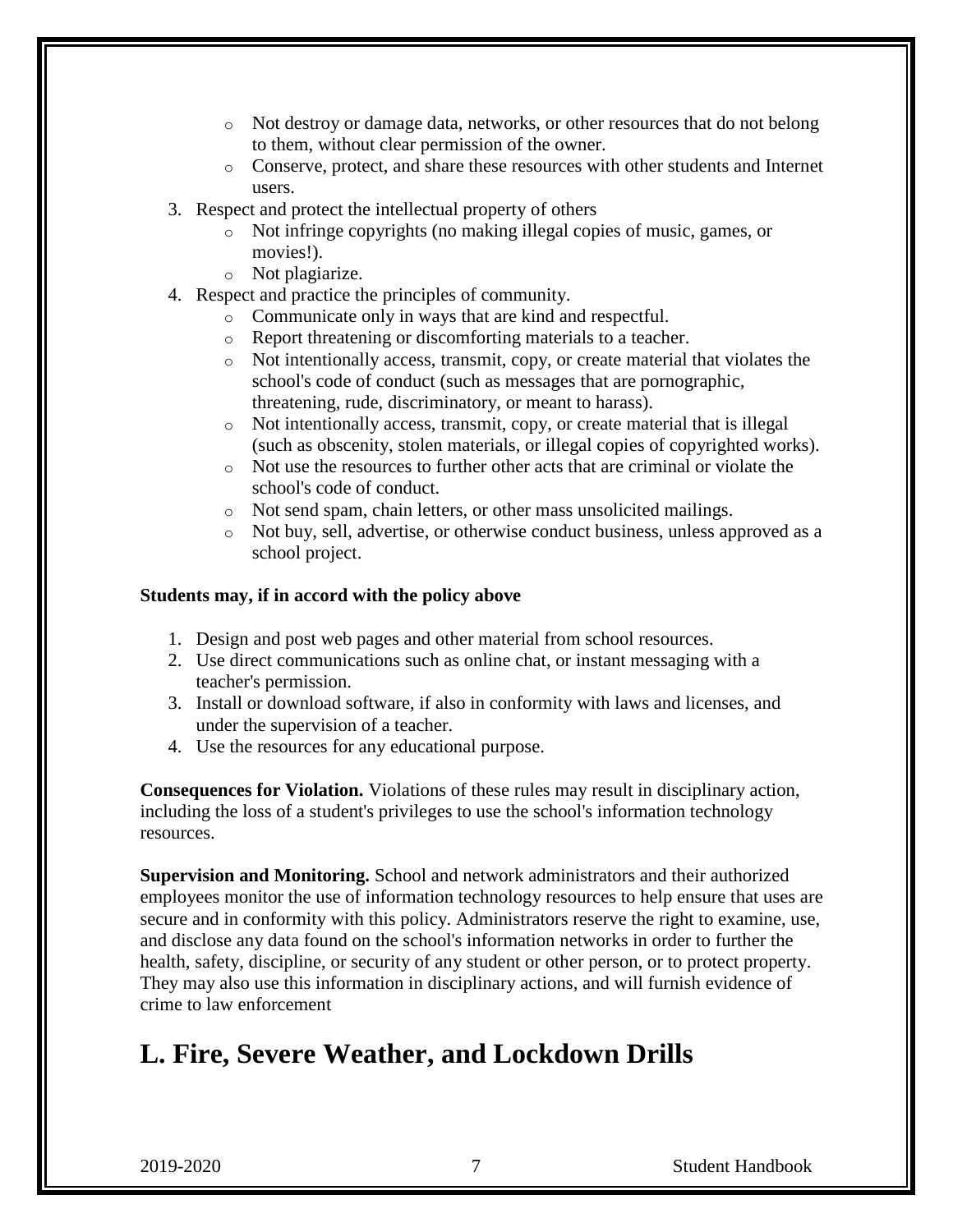Information about fire and severe weather drill procedures will be posted in each classroom and explained to the students. Evacuation routes will also be posted. Drills will be rehearsed periodically without prior notice.

### **M. Lost and Found**

Clothing, books, and personal articles are placed in a location near the school office. Students and their parents or guardians are asked to check and reclaim articles. The school assumes no responsibility for articles left lying about the building or schoolyard. Articles that are not reclaimed after a reasonable time shall be donated to charity.

Please label all of your child's belongings, including uniforms, lunch boxes, coats, sweatshirts, and backpacks.

### **N. Lunchtime**

Soft drinks are permitted for students in grades 7-12 only. Please do not plan to bring lunch to school for your child during the school day, as this interrupts the office, teacher, student and the classroom routine. However, if, on occasion, you need to bring lunch to your child, it must be here by 11:00 AM. You may leave it with the office where the child may stop by before lunchtime and pick it up. Parents are welcome to eat lunch at school with their child. Please meet your child in the lunchroom. Students in Kindergarten through 4th grade should also bring a snack to eat at midmorning consisting of a food item and drink.

### **O. Deliveries**

Deliveries of flowers, gifts, balloons, etc., for students should be made to the school office rather than to the classroom. These will be delivered to the student before the close of the day.

### **P. Conduct**

At all times while on school property and at school-sponsored events, students will conduct themselves in a manner honoring to themselves, their School and our Lord. Certain behaviors are not permitted which include any romantic physical contact between students. Chewing gum will not be consumed during school hours. The balcony, stage and all upstairs rooms located are prohibited at all times unless given permission by a faculty member. During after-school events, the entrances to classroom facilities will be locked. Admittance to these areas is only given to students accompanied by a faculty or staff member.

### **Q. Bus Procedures**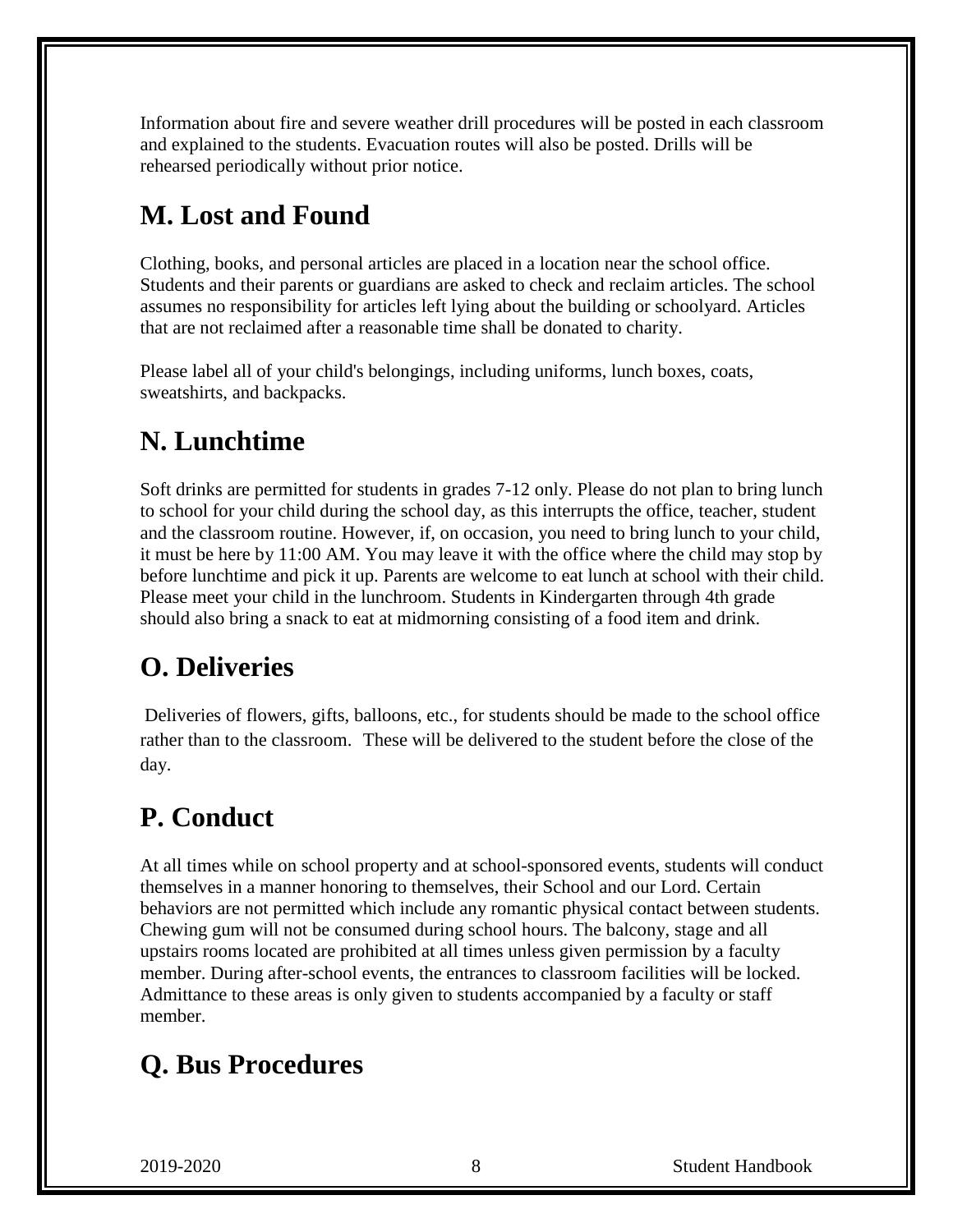While riding the bus, students must stay in their seats (no standing, turning around in the seat, or switching seats). Arms, heads, objects, etc. must not be placed outside the window. If the driver turns on the overhead lights, there should be no talking. No food or drinks are allowed on the bus without permission.

### **R. Student Drivers**

Students with vehicles and valid driver's license may drive to and from school with their parent's permission. They will be asked to park in designated student parking areas. During school-sponsored events leaving from the School campus (field trips, athletic practices and competitions, etc.) student drivers may transport other students only if the School does not provide transportation and with the driver's and rider's parental permission. Students without their own vehicle must ride in School-provided transportation when available.

### **S. Preschool Toys**

No toys are to be brought to school from home. However, children may bring one stuffed animal or doll for nap time. Toys are sent home weekly to be washed. On occasion toys will be allowed; you will receive a note when toys are permitted.

## **Dress Code**

The following uniform standards have been established for CCS students. Uniforms are purchased by parents. Homeroom teachers are given the primary responsibility for recognizing uniform policy violations. However, other staff members are at liberty to speak to a student if the student is out of uniform at any time during the day. The uniform policy applies at all times on school property and on all field trips unless otherwise specified by the teacher. We believe it is the parents' responsibility to ensure the proper modest attire of their children. Home school Co-op students will also be asked to dress accordingly on campus.

#### *A. Girl's Uniform*

The CCS Girls Uniform consists of the following:

#### **Pants / Skirts / Shorts / Jumpers**

- Solid navy blue, khaki, or Land's End "Classic Navy Blue Plaid"
- Skirt length: no shorter than 2-3 inches above the knee
- Belt optional

**Shirts**

2019-2020 9 Student Handbook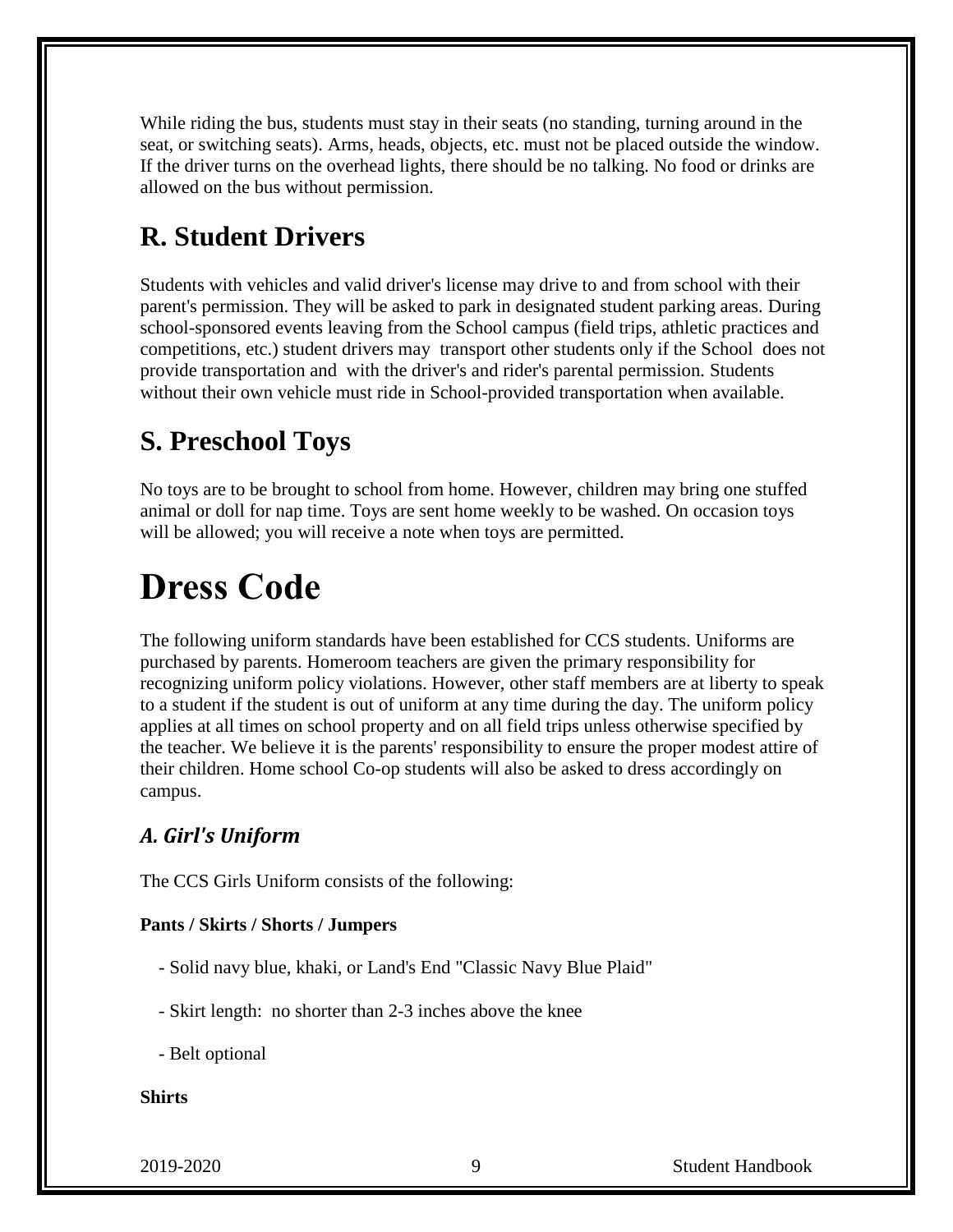- Polo style shirt (long or short sleeve)

\* Solid navy blue, light blue, white, or gold

\* Non-logo

- Oxford button down shirt in white or light blue (not denim)
- -White turtleneck or camisole under polo, sweater, or sweatshirt

#### **Shoes**

- Sneakers

-Black, brown, blue shoes

- Heels less than 2 inches high

-K4-4th Grade girl's shoes closed-toed, lace-up or Velcro closures

#### **Socks/ Tights/Leggings**

- Solid white or navy blue

#### **Outerwear**

- Sweaters-cardigan or V-neck style in solid navy blue, gold, light blue, or white
- CCS sweatshirts
- CCS Fleece
- -CCS V-neck Pullover

Note: ONLY CCS fleece, pullovers, CCS sweatshirts, or sweater may be worn in classroom. All other outerwear may only be worn outside classroom (e.g. outdoor PE, field trips)

#### PROHIBITED:

- Hats

-Body piercing (except ears) and visible tattoos

Details: Girls may wear pants or just above knee-length shorts in solid khaki or navy blue. Girls may also wear jumpers, skirts, or skorts in solid navy blue, khaki or "Classic Navy"

2019-2020 10 Student Handbook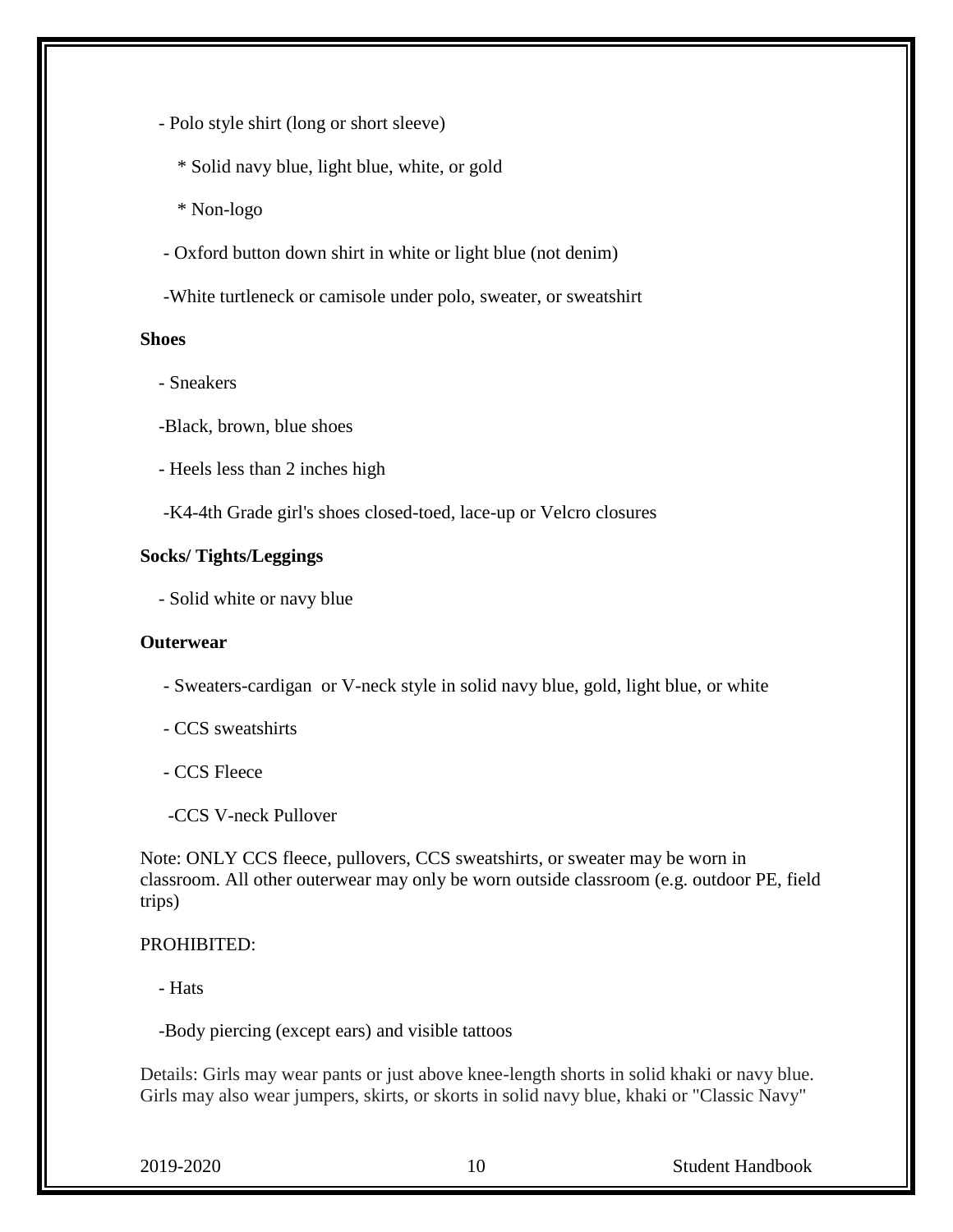plaid. Our school's Classic Navy plaid is only purchased from Land's End. Uniform skirt, short, and skort lengths should be no shorter than approximately 2-3" above the top of the knee; however, a longer length is acceptable. Shirts will be short-sleeve polo shirts without designer logos or long-sleeved button-down shirts in white, navy blue, gold, or light blue. Embroidered polo shirts in navy and white with the CCS crest will be available. Optional belts should match the uniform. K4-4th Grade girl's shoes should be closed-toed. They should have shoelaces, or Velcro and have heels less than 2 inches. Socks and tights should be solid white or navy. Leggings in navy blue or white are permitted under skirts. Black, navy blue, or brown shoes are acceptable, as well as sneakers. Hats and scarves are not to be worn inside the building. If warmth is desired, CCS sweatshirts, CCS V-neck performance warm-up shirts, CCS embroidered navy blue fleece, or approved solid-color sweaters (V-neck cardigan or V-neck pullover) may be worn in the classroom. Solid color sweaters are to be navy blue, white, gold, or light blue. During the winter months, a plain white turtleneck or camisole may be worn underneath. If only a non-collared T shirt is worn under a sweatshirt or V-neck warm-up shirt, the sweatshirt or warm-up shirt cannot be removed at school. Coats and non-uniform fleece or sweatshirts may not be worn into class. Hair should be neat and conservative. No tattoos (permanent or temporary) or body piercing, other than ears, should be visible.

#### *B. Boy's Uniform*

The CCS Boy's Uniform consists of the following:

#### **Pants / Shorts**

- Solid khaki or navy blue
- Belt required

#### **Shirts**

- Polo style shirt (long or short sleeve)

\* Solid navy blue, light blue, white, or gold

\* Non-logo

- Oxford button-down shirt in white or light blue (not denim)

 -Only white turtleneck or collared shirt- under pullovers, sweaters, or sweatshirts; no T shirts

#### **Shoes**

- Sneakers

2019-2020 11 Student Handbook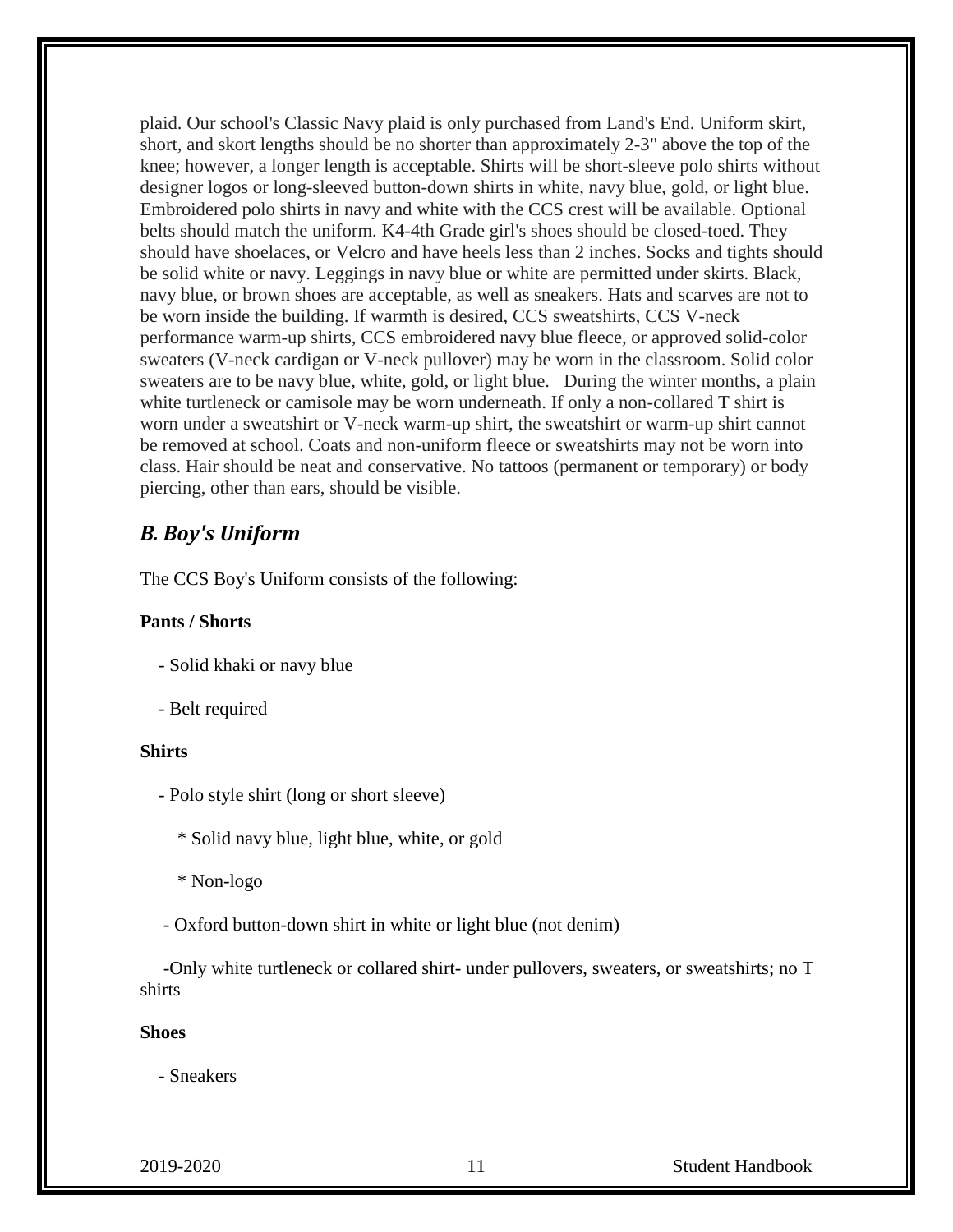-Black or brown shoes

#### **Outerwear**

- Sweaters-cardigan or V-neck style in solid navy blue, light blue, gold or white

- CCS sweatshirts

- CCS Fleece

Note: ONLY CCS fleece, CCS sweatshirts, or sweater may be worn in classroom. All other outerwear may only be worn outside classroom (e.g. outdoor PE, field trips)

#### PROHIBITED:

- Hats

-Body piercing and visible tattoos

Details: The basic uniform for CCS boys in all grades consists of solid khaki or navy blue slacks or Bermuda-length shorts with a collared uniform shirt. Uniform shirts include solid color (navy blue, white, gold or light blue) polo shirt. Boys may also choose to wear a long-sleeve button-down oxford in white or light blue (not denim). Polo and oxford shirts are available in either long or short sleeves and should be solid colors without logos. Oxfords and polo shirts can have the CCS crest embroidered and will be available. Shirts should be tucked in at the waist. Cargo-style dress shorts with simple side pockets are allowed, however excessively baggy multiple pockets, "low riders", and/or leg drawstrings are not permitted. Belts should be worn at all times even when wearing a sweatshirt or pullover. Hats may not be worn inside the building. Footwear is to be black or brown shoes or sneakers. If warmth is desired, an approved sweater or long sleeve pullover V-neck warm-up shirt may be worn. Solid color sweaters in navy blue, white, gold, or light blue may be either cardigan or V-neck pullover. During the winter months, a solid navy CCS embroidered polar fleece or approved CCS sweatshirt may be worn over a collared shirt. All cool weather apparel (sweatshirts, sweaters and fleeces), must be worn over a collared uniform shirt or white turtleneck. T shirts alone cannot be worn under any cool weather apparel on normal uniform days. Alternatively a plain white turtleneck may be worn under the sweater. Coats and non-uniform fleece or sweatshirts may not be worn into class. Hair should be neat and not below the collar, over the eyebrows or ears. Boys should be clean-shaven with no piercings or tattoos (permanent or temporary) visible.

#### **Samples**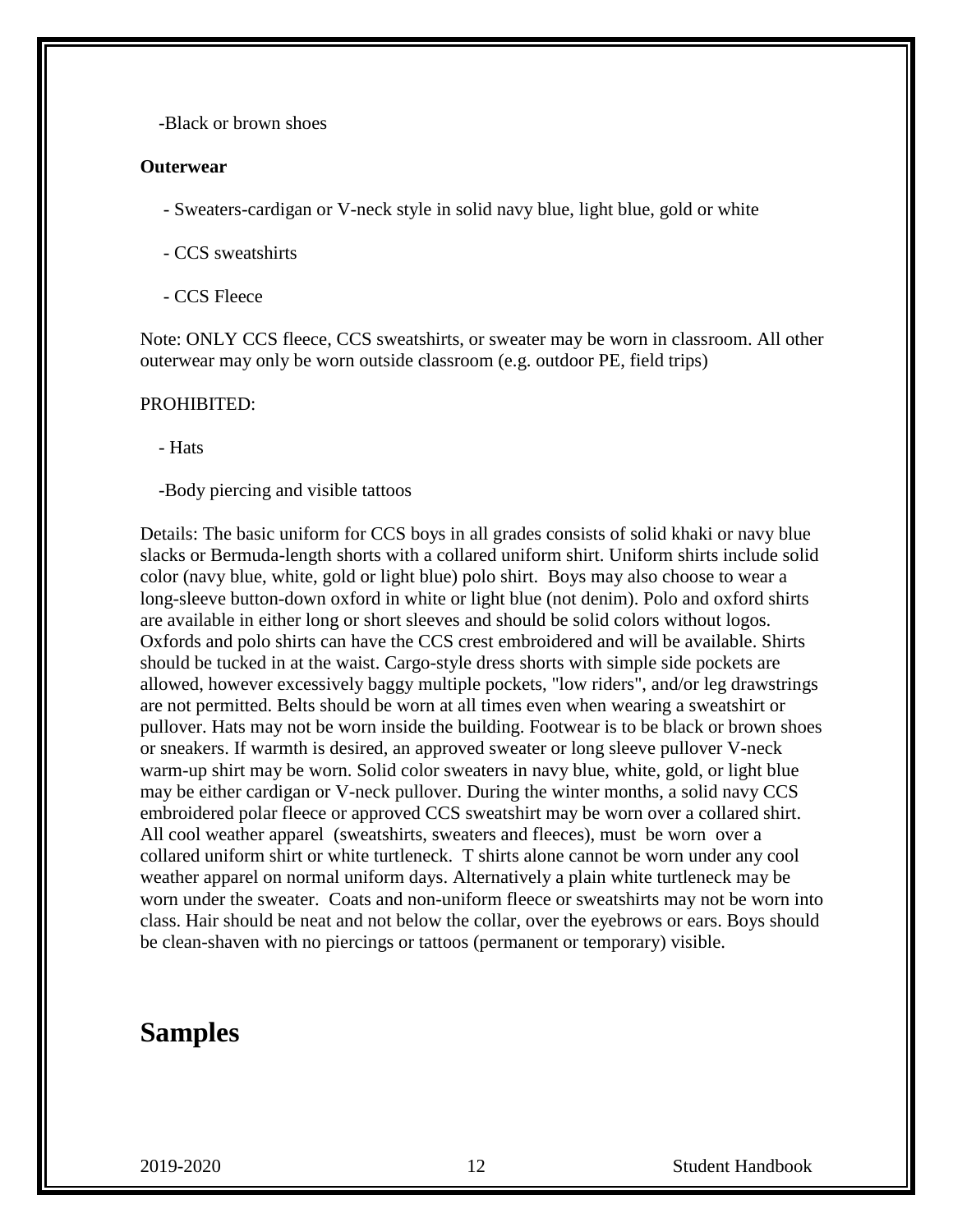



### **C. Physical Education Uniform**

Girls and boys in 5th through 8th grades are required to dress out for physical education. Gym uniforms consist of a Cullman Christian School Athletics shirt and navy shorts which may be purchased from the School. An [order form](http://www.cullmanchristian.com/site/sites/default/files/documents/pe%2Border%2Bform.pdf) can be printed here. Those students on an athletic team that practices during PE class will wear their sport practice uniform. On days that the team does not practice they will wear the standard PE uniform. During events where swimwear is appropriate, girls may wear modest one-piece bathing suits and tankinis; bikinis are not permitted.

Sources for School Uniforms:

#### **Land's End**

go to [www.landsend.com/school](http://landsend.com/school) Use preferred school code # 900127663 to see our school dress code and order desired items. The school crest (Logo Number: 0848814K can be applied to shirts and fleeces for \$8.10 each)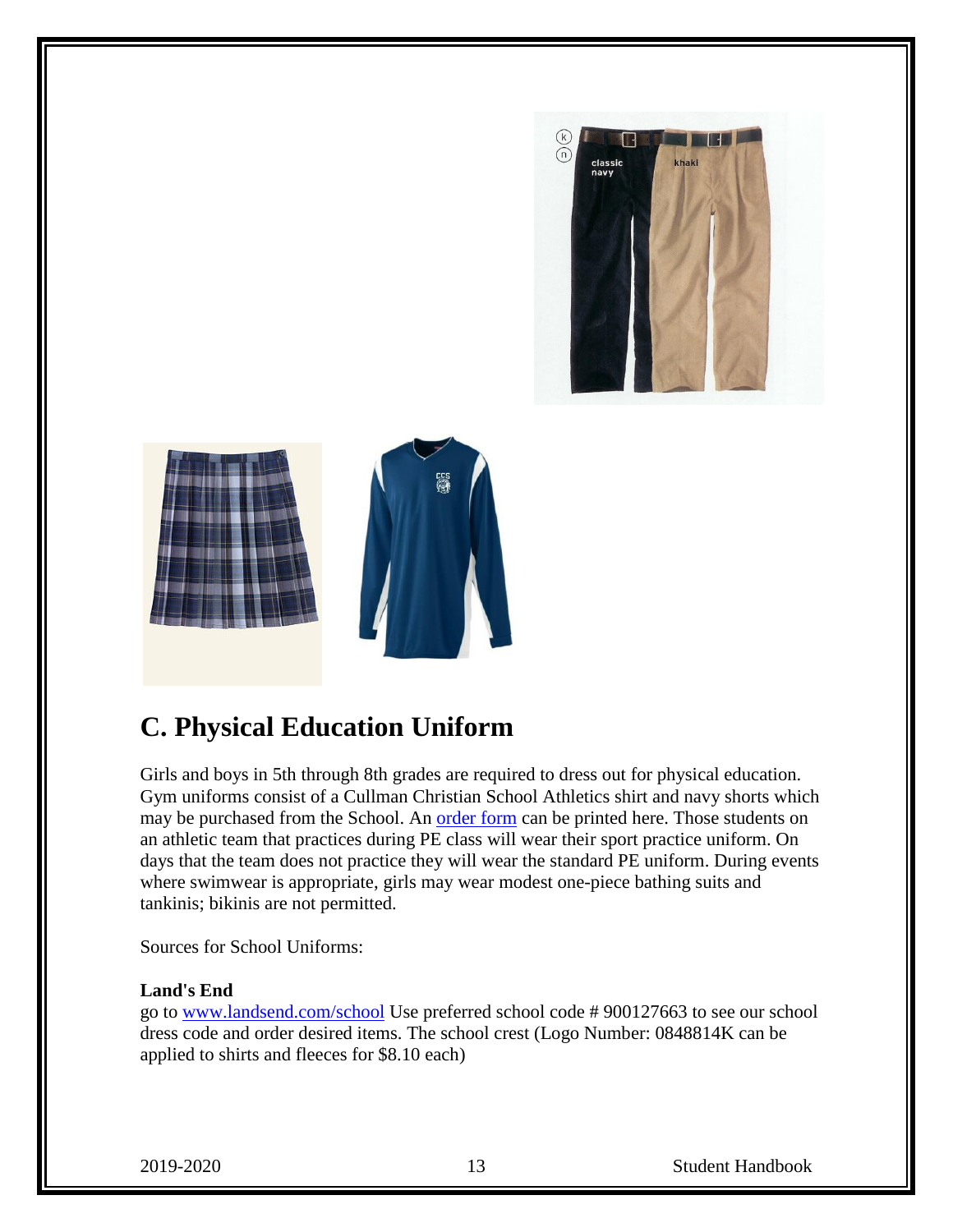#### **French Toast**

Go to [www.frenchtoast.comU](http://frenchtoast.com/)se school source code# QS5CXKE to see our school dress code and order desired items.

#### **Educational Outfitters of Madison**

you may visit their Huntsville store or order online [www.educationaloutfitters.com](http://www.educationaloutfitters.com/SchoolStore.aspx?SchoolCode=AL01427&Schoolid=1428) using school code#AL01427.

\*Please make sure any uniform items purchased from other retail stores conform to the school dress code. Please consult the handbook above for details. Please note gold colored polos must be gold and not yellow- for example "pure gold" by Hanes. (Land's End and FrenchToast do not carry gold polos.)

#### **D. Exceptions from Dress Code**

**Dress- Down Days-** At times during the year CCS may sponsor a dress-down day for a celebration, field trip or fundraiser. All changes will be announced by note or email before the event with appropriate clothing listed. Blue jeans, modest dresses, pants or shorts are typically allowed. Freestyle Fridays allow modification to the dress code as well.

**Spirit Days-**CCS Lion Spirit Days will be announced periodically and generally occur for pep rallies and before a home field sporting event. On these days students may wear any CCS Lions T-shirt, CCS sweatshirt or CCS Pullover. No collared shirt is required. Blue jeans or uniform shorts/pants are allowed.

**Game Days-**Eligible student athletes are allowed to wear their Lions team jerseys or warm-ups on game days. No collared shirt is required. Blue jeans or uniform pants/shorts are allowed.

**Special Programs-** When students are participating in special programs, they may be allowed to wear dress-up costumes or clothing other than the school uniform. In this event, parents will be notified in writing before the program. All clothing must be modest in length and coverage (no low-cut, short length, or halter/spaghetti-strap dresses).

**Field Trips-** For field trips, all students will wear the same color class T-shirt or a school uniform- to be announced by the teacher.

**Extracurricular Activities-** Students may wear clothing other than school uniforms to extra-curricular activities such as after school sporting events or clubs. All clothing must be modest in length and coverage and must follow the coverage guidelines set forth in this handbook.

2019-2020 14 Student Handbook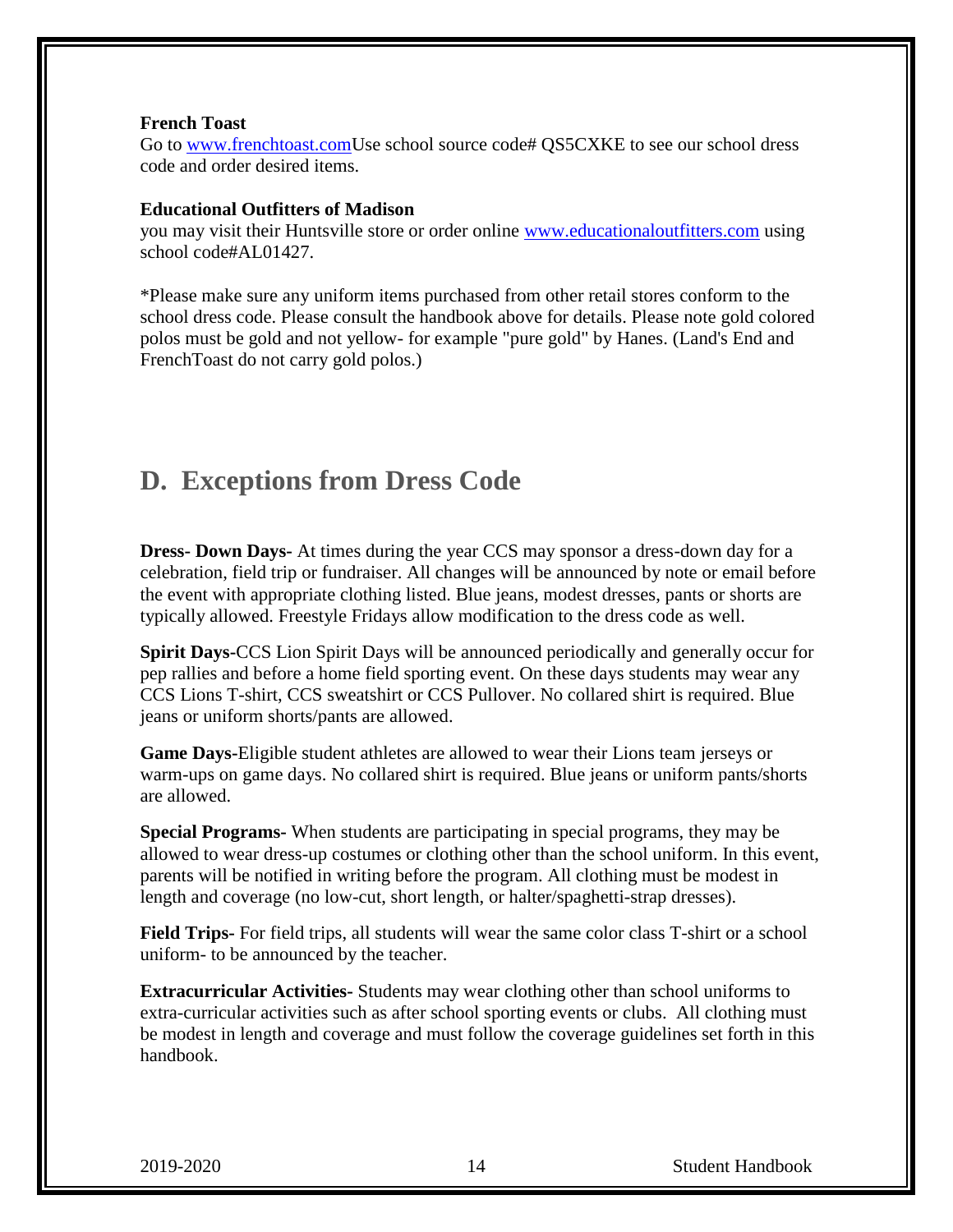### **E. Consequences for improper apparel**

The first time a student comes to school out of uniform, the parents will be notified in writing or by e-mail. The second time, the parents will be contacted and required to bring the appropriate uniform to school. If the problem persists, the parent/guardian and student will be required to meet with the Principal to deal with the problem and formulate a solution. Determination of uniform policy violations is at the discretion of the CCS faculty.

## **Grading and Report Cards**

HeadMaster Online and printed report cards record each student's grades and also personal comments about the student's achievements, effort, and conduct. To monitor student progress, a report card will be issued every six weeks during the school year. The Christian school student should strive at all times to do the best work possible.

During the first six weeks, report cards will be given out at parent/teacher conferences. The following six-week periods, the student will bring the report card home to the parents. If there is a past due balance on a student's account, the report card will not be released until the balance is paid in full.

Progress reports will be given out every three weeks to inform parents of grades and conduct on an ongoing basis. Parents will be required to sign and return the progress reports as soon as possible.

### **Kindergarten/Conduct marks**

| <b>Mark</b> | <b>Meaning</b>            | <b>Score</b> |
|-------------|---------------------------|--------------|
| $\Omega$    | Outstanding               | $93 - 100$   |
| $S+$        | Above Average             | $86 - 92$    |
| S           | Average                   | $76 - 85$    |
| N           | Needs Improvement 70 - 75 |              |
| H           | Unsatisfactory            | Below 70     |

### **Grades 1 - 12**

#### **Mark Score**  $A_+ = 07 - 100$

| $\mathsf{\pi}\mathsf{\tau}$ | $71 - 100$ |
|-----------------------------|------------|
| A                           | 93 - 96    |
| $A-$                        | $90 - 92$  |
| $B+$                        | 87 - 89    |
| B                           | $83 - 86$  |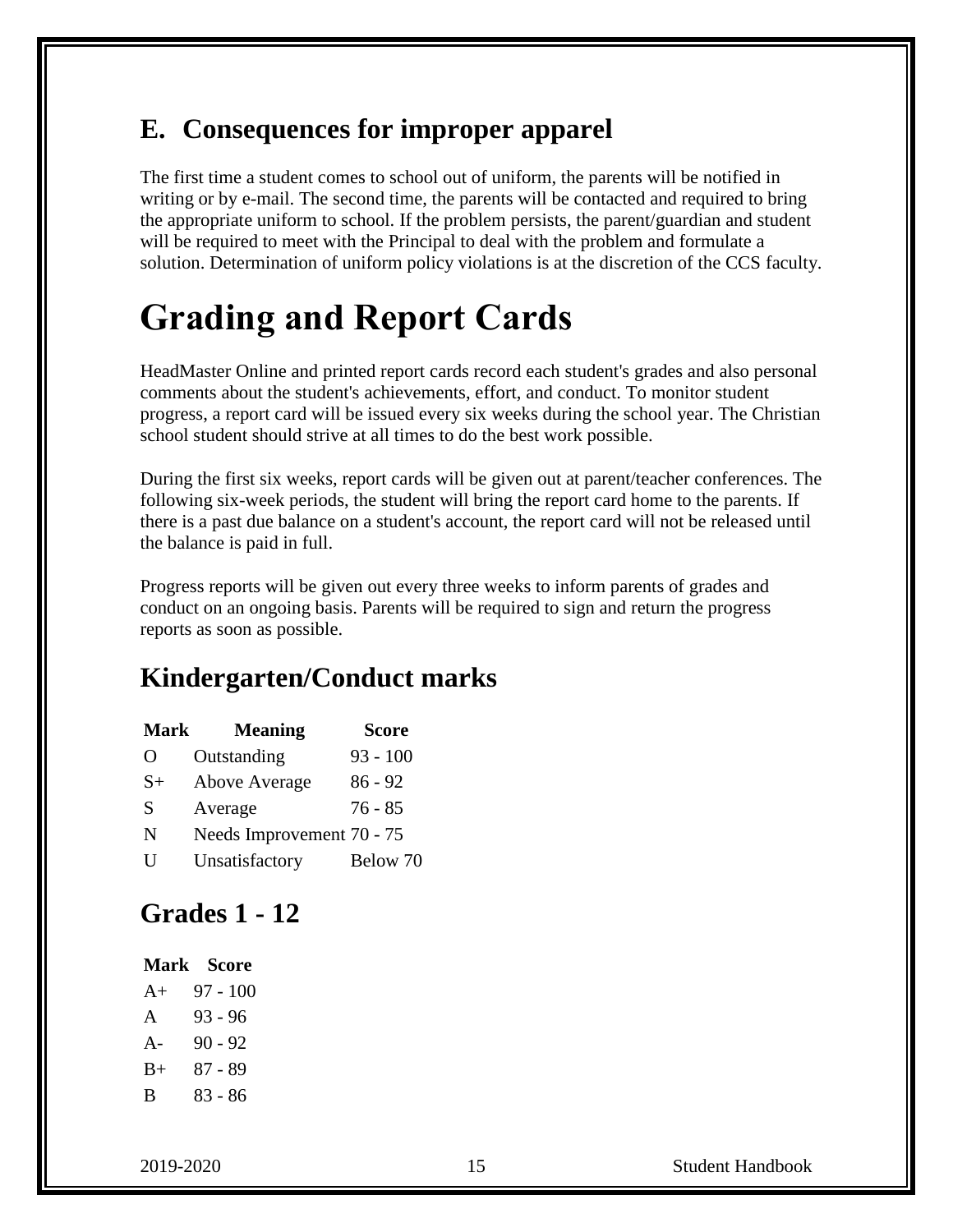B- 80 - 82 C+ 77 - 79 C 73 - 76 C- 70 - 72  $D+ 67-69$ D  $63 - 66$ D-  $60 - 62$ F Below 60

### **Honor Awards**

Annual awards are given out for academic achievement in grades 4 –12 as follows:

**High Honor Roll:** A in major subject areas Not less than a B in conduct, effort and other subjects

**Honor Roll:** A's and B's in the major subject areas A or B in effort and conduct Not less than a C in other subjects

## **Attendance Policy**

### **A. Absences**

Providing a quality education is one of the chief goals of CCS. Of course, this depends on regular class attendance.

Parents are asked to call the school office at 256-734-0734 before 9:00 AM if their child will not be coming to school on a particular day. You may leave a message on the school answering machine. This is a precaution you must take for your child's safety. Students who are absent must submit a written excuse signed by a parent/legal guardian on the day of returning to school. If a written excuse is not received by the third day after an absence, your child's absence will be documented as unexcused. The note should indicate the reason for the absence and the date(s) of absence. Please note that phone calls to the school office notifying a staff member of an absence does not replace the need for written documentation from the parent/legal guardian.

A doctor's note will be required for any absence over five consecutive days or for any contagious illness or condition.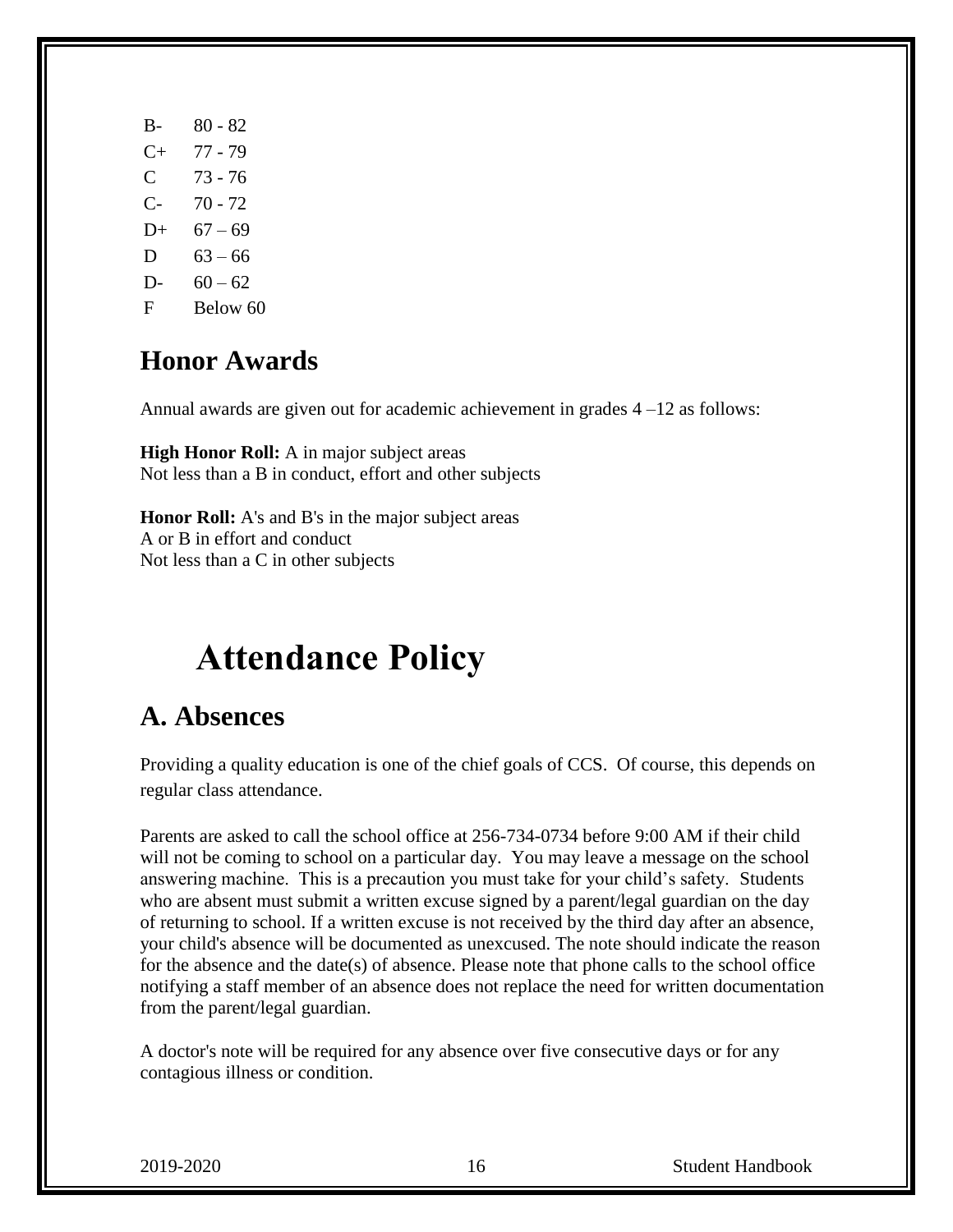Absences, tardies, and early departures will be considered excused or unexcused according to the following standards:

#### **Excused**

Illness, death in the family, emergency (specify), impassable roads due to inclement weather or accidents, medical appointments which cannot be scheduled at other times. If absence is excused, make-up work will be allowed. Make-up work should be completed within 3 days of the student's return to school or they will receive a zero for the missing assignments.

#### **Unexcused**

Any other circumstance not approved by school officials or absence without a written note. Make-up work will not be allowed. Any tests during an unexcused absence will be scored at zero points.

If a student is going to be absent from school for reasons other than illness (i.e., medical or academic testing, extended family vacations, etc.), the parents should notify the school in writing as far in advance of the absence as possible.

All students are expected to abide by all Alabama state laws and school regulations regarding school attendance. Parents/guardians should make every effort to see that a student is present every day that school is in session. Absences disrupt the continuity of instruction and education cannot be entirely regained, even by extra after-school help. Learning gained through interaction with peers and staff in the class cannot be duplicated.

Any student who is absent may not participate in any after-school activities on that day.

If a student has more than fifteen absences in a semester, his/her academic standing may be jeopardized. The parents may be asked to meet with the Principal to discuss the situation and any possible ramifications. In addition, if a child is absent for at least 20 days during the school year, his/her school records may be subject to review and his/her academic standing may be jeopardized in this case, as well. A determination will be made whether dismissal is warranted due to lack of attendance. Also, the appropriate City truancy officer may be contacted to report excessive absences to comply with Alabama state law.

### **B. Tardiness**

Any student arriving after 8:00 AM must use the front entrance and report to the school office for a late slip before entering the classroom. All tardiness (excused or unexcused) must be recorded for state records. Tardiness will be excused if due to motor vehicle problems or medical emergencies. Any student arriving after 11:00 AM will be marked absent for the day.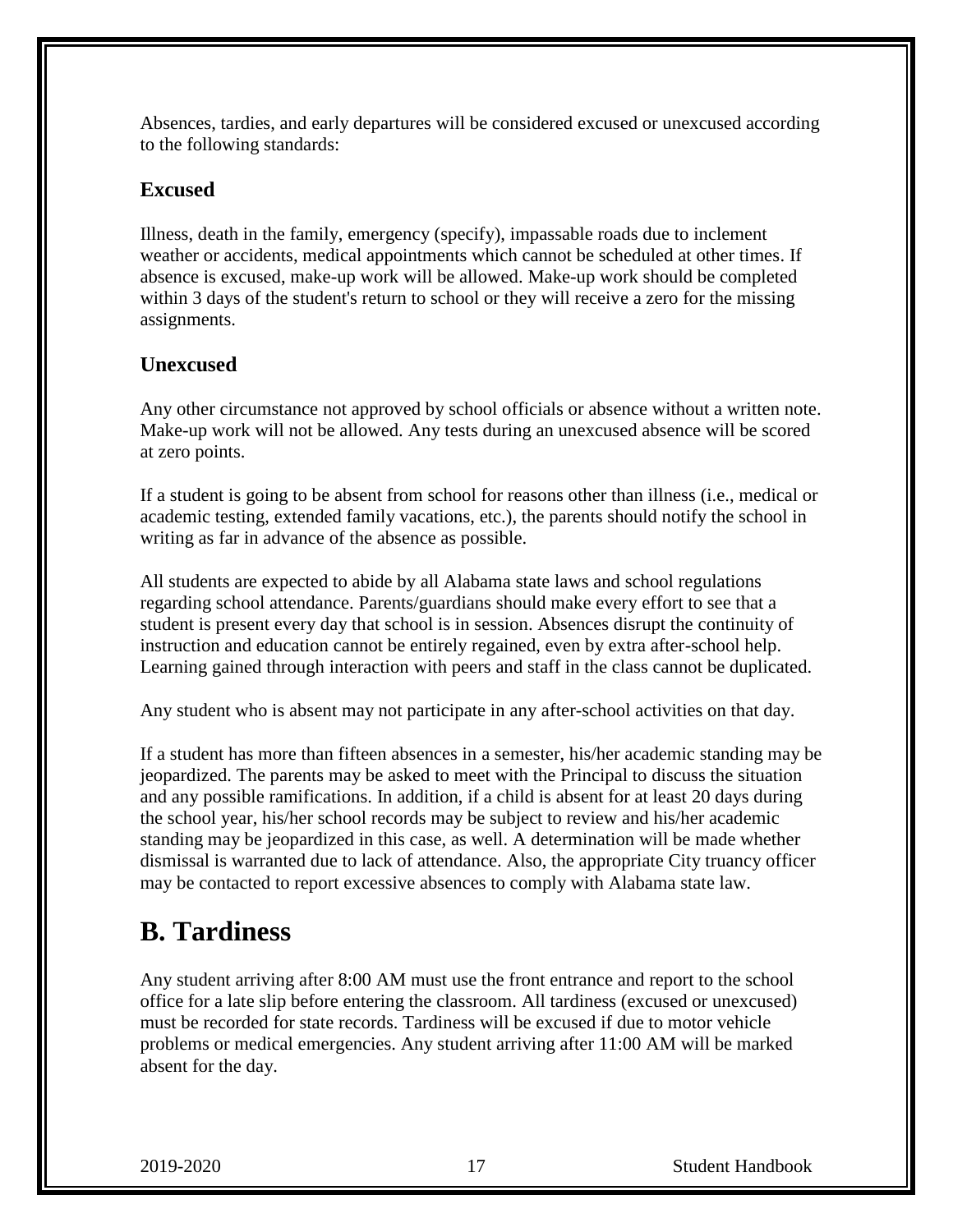Getting to school on time is an important cooperative effort for the whole family. Being consistently tardy is a hindrance to academic progress and will not be tolerated. A conference with the Principal, parents/guardians, and the student may be required when a student in grades 4-12 accumulates three unexcused tardies. Three unexcused tardies will be counted as one unexcused absence.

## **Academic Policies**

### **A. HeadMaster Online**

Homework is assigned to CCS students for review, practice and development of skills presented during class time. Homework also teaches a child responsibility and allows a family an opportunity to participate in certain learning experiences. The amount of homework varies, depending on the grade level, and may be given any night, including Friday. Homework on Wednesday night will be lighter to encourage family church attendance. Homework assignments, testing schedules, and test scores will be posted on our [HeadMaster Online website](https://secure.headmasteronline.com/) . Parents and Students login using School code# 149895 and the Username and Password assigned to you at the beginning of the year.

### **B. Homework Requests**

There may be times when a child cannot be in school and parents wish to request homework. Please observe the following procedures when requesting homework:

If you would like homework on the day of the child's absence, please request the homework as early as possible. Homework may be picked up at 2:15 PM. However, on some days, teachers have no free time and homework may not be available until the next day; we will notify you if this is the case. For prolonged absences such as vacations or trips, please request the work at least one week in advance. Work missed will have to be made up. Even though homework can be given and made up, absences may still affect grades. This can happen when a student misses classroom discussions, oral drills, initial instruction and some activities that can't be duplicated. Please be aware of this when making traveling plans.

### **C. Permanent Records**

The school maintains a permanent cumulative file on all CCS students. Records of health, grades, standardized test scores, and disciplinary reports make up most of the content. Parents may view their child's permanent record at any time by making an appointment for this purpose. Transfer of records to another school is provided by mail directly to the receiving school.

### **D. Standardized Testing**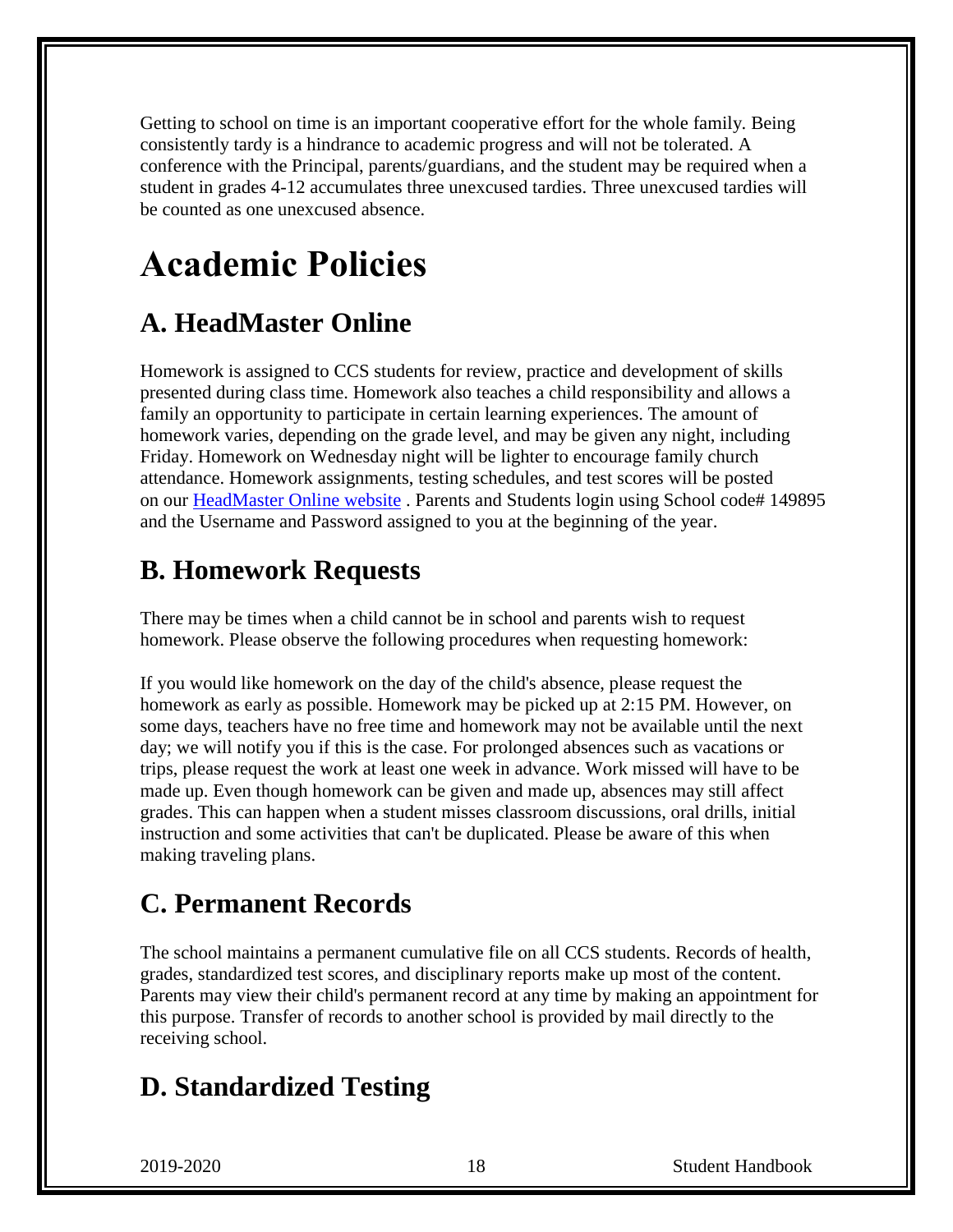All students in grades K-12 will participate in standardized testing in April. The Iowa Assessments or Stanford Achievement Test (SAT) is used in each grade to help measure academic progress and to evaluate strengths and weaknesses. Parents will receive copies of the results, typically during the summer.

### **E. Promotion**

Students in grades one through twelve are promoted to the following grade level on the basis of academic achievement. Students in kindergarten are also evaluated by emotional and social growth for readiness for first grade. If there does not appear to be adequate progress by the Christmas break, a conference will be held with the teacher, parents, and the Principal to consider a plan for the child.

### **F. Withdrawal**

Although CCS would like a student to spend his/her entire academic career here, due to a great variety of circumstances, parents sometimes find it necessary to withdraw their child/children from CCS. Realizing that this is a natural occurrence, a release form must be signed by the parent giving CCS permission to forward the child's permanent file to the new school setting. However, records will not be released if a student's tuition and/or fee account are not up-to-date. Once all accounts are paid in full, a student's records will be forwarded to the new school.

### **G. Dual Enrollment**

Eligible high school students, in good academic standing, may be enrolled in certain elective college courses during the summers of their junior and senior year of school with permission of the Principal. Students may take courses at their own expense during the Summer Honors Program which provide both high school and college credit.

## **Health Issues**

### **A. Illness/injuries in School**

Parents need to arrange for transportation home promptly, as there are no facilities or extra personnel to care for sick children.

### **B. Immunizations**

All Students need to provide the school with a current health record, which should include a physician's exam and immunization record. Students must have all required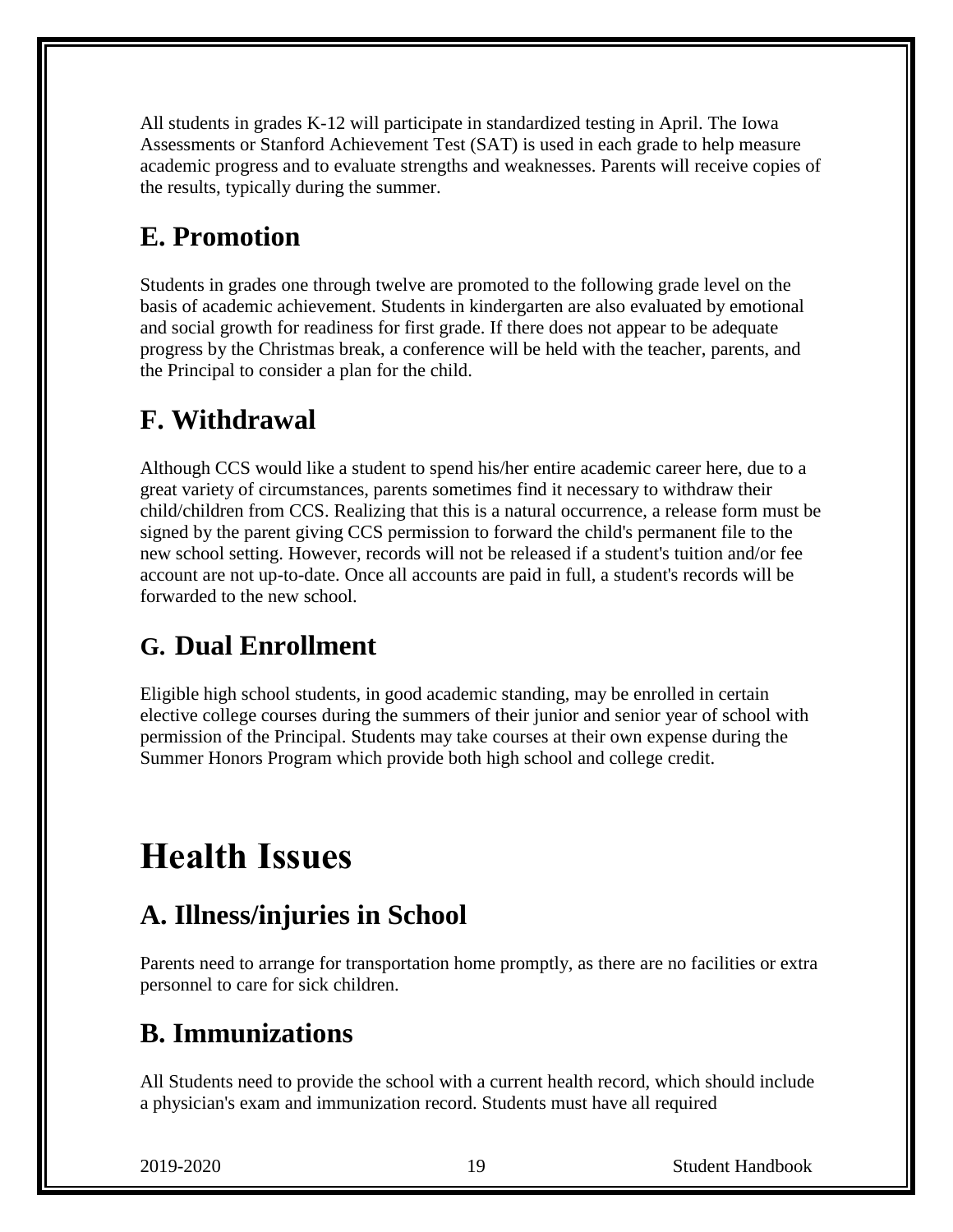immunizations before entering CCS. Annual immunizations are required for all students. Influenza vaccine is now recommended each fall for all school age children.

### **C. Emergency Contacts Notification**

An Emergency Contact Form is sent home at the beginning of each school year. It is important for parents to provide the school with emergency telephone numbers of home and business, as well as the name and number of a relative or neighbor to be contacted if a parent cannot be reached. If a child becomes ill or is injured at school, it is crucial that we get in touch with someone, should the child need immediate care or need to be picked up from school. If this contact information changes during the school year, please notify the school in writing immediately.

### **D. Medication Policy**

If it becomes necessary for a student to take medication during school hours, the parent or a designated responsible person will assist the student upon written orders from the physician or parent bearing the following information:

- Signed consent by the parent/guardian to give the medication
- Signed medication order

The [Medication Order Form](http://www.cullmanchristian.com/site/sites/default/files/documents/medication%2Bform.pdf) should be taken to your child's licensed prescriber (physician, nurse practitioner) for completion and returned to the school office signed by the doctor and the parent. This information must be on file in a child's health record before we can administer any medication at school. A separate form for each medication needed to be taken at school is required. This order must be renewed as needed and at the beginning of each new school year.

All medications should be delivered to school in a pharmacy or manufacturer-labeled container. Any container needs to be clearly labeled with the student's name. Please ask the pharmacy to provide separate bottles for school and for home. No more than a 30-day supply should be delivered to school. Please follow this policy so that your child will receive all prescribed medication as soon as possible. Over the counter medication (i.e. Tylenol, cough drops, aspirin, etc) may be dispensed by appropriate school personnel, if it is provided in the original container, labeled with the child's name, and accompanied by written parental permission. Sufficient medicine may be left in the office and will be dispensed per instructions given. No medication will be administered without the approval of the office.

Under no circumstances should medication of any kind be packed in the child's lunchbox to be taken at his/her discretion.

### **C. Contagious Illnesses**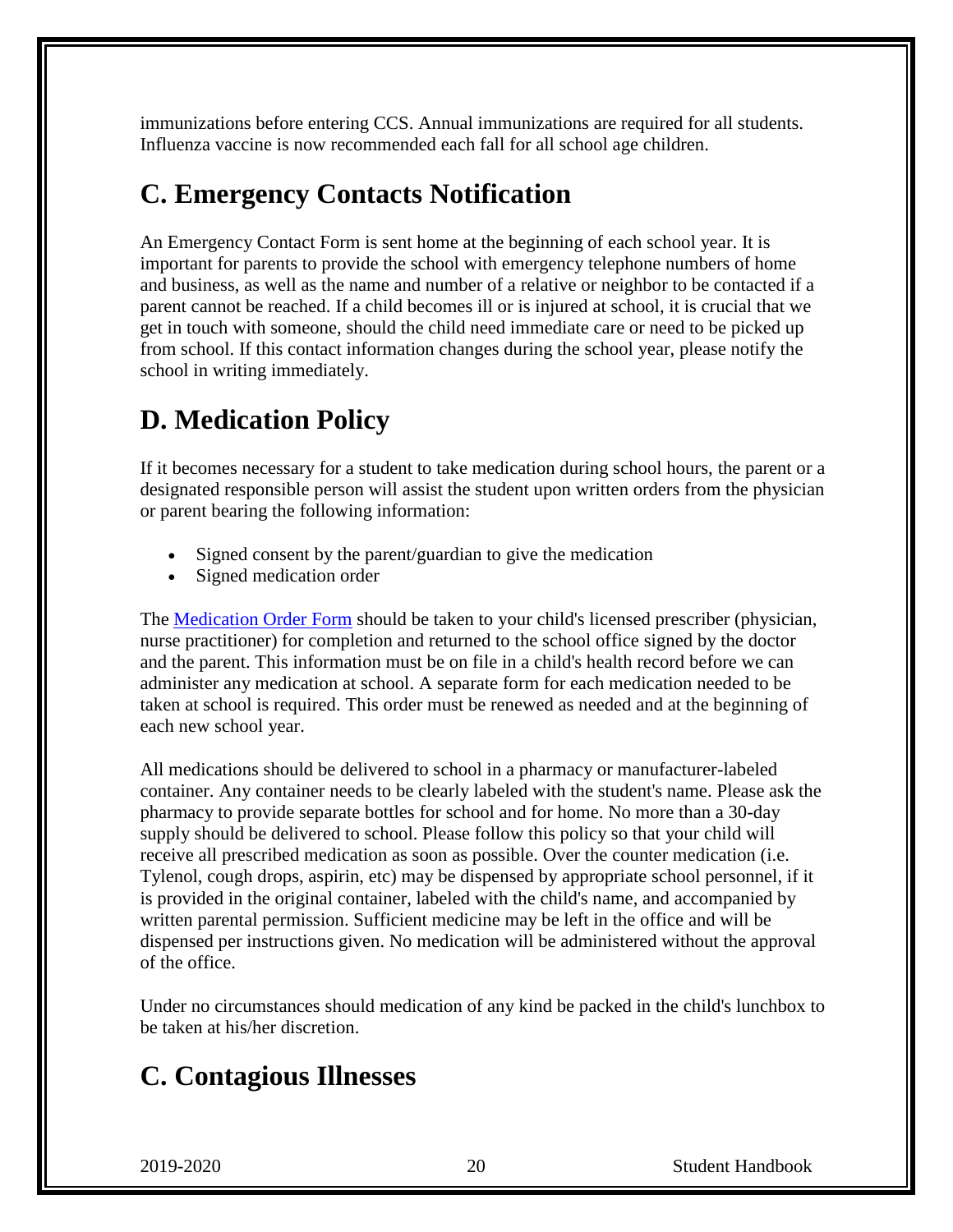Parent cooperation is important in maintaining a healthy environment at CCS. Please do NOT send your child to school if he/she is ill!

The following are indications that a child should not be in school:

- Fever over 100.4 degrees F
- Vomiting or diarrhea
- Conjunctivitis (pink eye)
- Strep throat or pending throat culture
- Contagious diseases such as chicken pox, influenza, Fifth's disease, etc.

Please keep your child at home if he/she has a fever over 99 degrees, even if you have given Tylenol to reduce the fever. Your child should also stay at home if he/she has vomited during the night. Stomach viruses spread through the classroom very quickly! If your child contracts a contagious virus or illness, please inform the school office. Students who have had a fever or vomiting must be symptom-free for 24 hours before returning to school. Letters will be sent home to the parents of the infected class. Children will not be readmitted into the classroom until cleared by their pediatrician. If your child contracts head lice, please let us know so we can monitor classrooms and check students but based on new guidelines no healthy child will be excluded from school because of head lice. Transmission is by direct head-to-head contact. Lice crawl; they can't jump or fly. Lice only survive for  $2 \frac{1}{2}$  inches from the scalp. Parents should treat only children with live lice or eggs (not empty nit cases) with OTC permethrin and pyrethrins ≥2 treatments are required (days 0 and 9, or days  $0, 7$ , and  $13-15$ ).

### **D. Clean Air**

Cullman Christian School is a smoke-free campus. Tobacco products including smokeless tobacco are not allowed indoors or on campus.

### **E. Fragrances**

CCS also requests that students and faculty refrain from wearing cologne and perfume during school hours.

## **Athletic Policies**

Our [athletic handbook c](http://www.cullmanchristian.com/site/sites/default/files/documents/athletic_handbook.pdf)ontains more detailed information needed by parents and student athletes.

### **A. Sports Participation Requirements**

Students need a physical exam prior to participation in team sports. Please click [here](http://www.cullmanchristian.com/site/sites/default/files/documents/PRE-physical_exam_form_12.28.06.doc) to download a form for your pediatrician or doctor to complete and return to his/her teacher or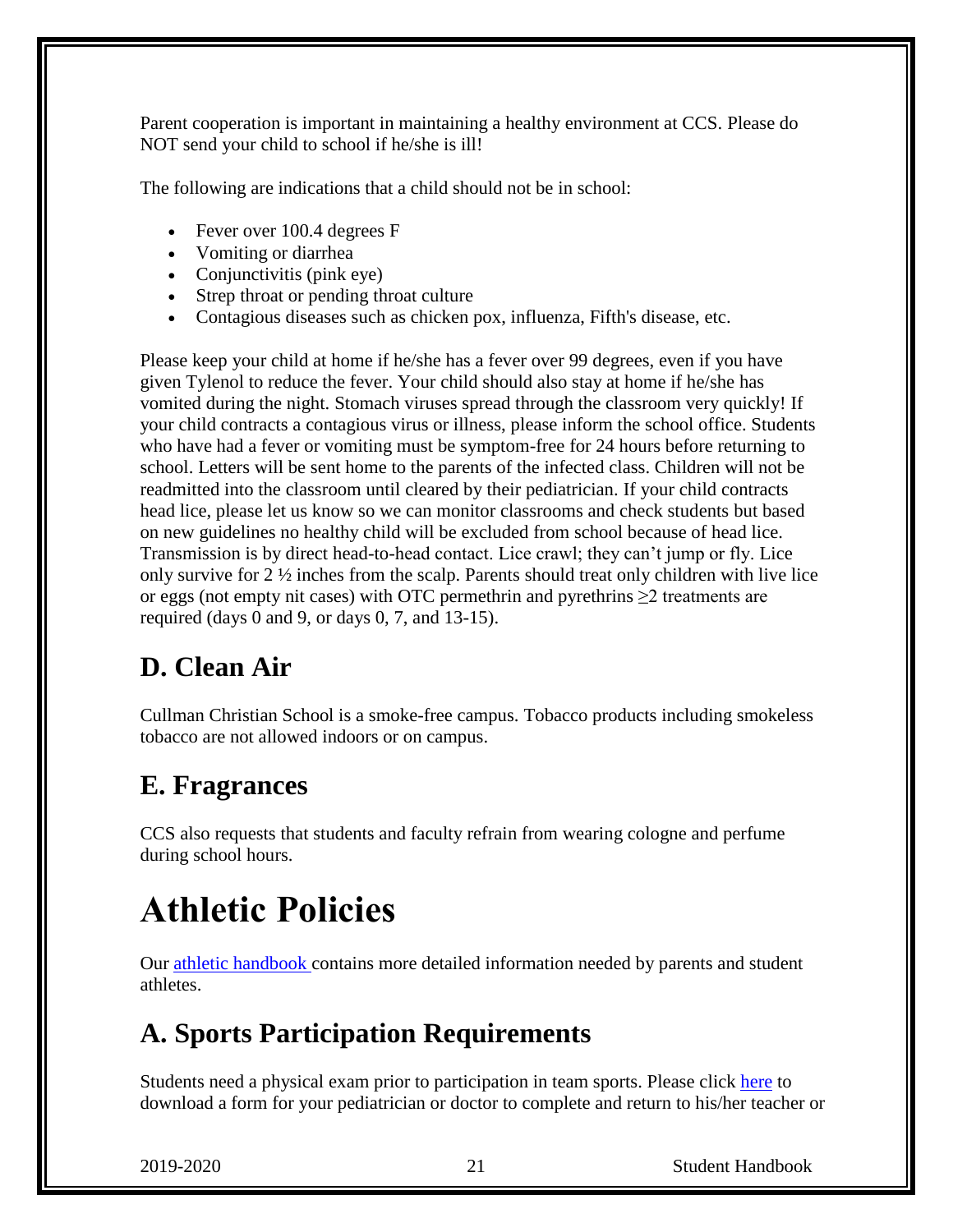coach. Student health and safety from heat-related illness and injury are our highest priority.

### **B. Academic Eligibility**

Student athletes must maintain a certain grade point average to continue participation in extracurricular team sports. If a student athlete falls below this level, the student will be disallowed from practice and competition until cleared to return by the teacher(s) and team coach. Coaches may set higher standards for individual sports.

Student athletes must maintain a GPA of 2.0 or greater which is a  $C(70+)$  average) in the four core subjects of English, Science, Math and History combined and in Bible class.

A student athlete with an average of less than or equal to 69% in the core subjects and Bible on a 9 weeks reporting will be suspended from athletic activities until a subsequent progress report or 9 weeks reporting where the average is 70+. Exception: Students maintaining an 80+ average in all core classes plus Bible for the entire current school year will be allowed to participate in sports.

If a student has maintained an 80+ average in all classes for the previous school year they will be allowed to participate in Fall sports. Otherwise, Fall sports participation will be determined from the previous year's final 9 weeks reporting.

### **C. Registration and Fees**

Students will need to sign up for sports offered by the deadline posted. A \$100 participation fee per student per sport will cover team jerseys, common team equipment, and travel expenses. Uniforms remain the property of CCS.

### **D. Concussion Policy**

Cullman Christian School is in compliance with the 2011 Alabama law forbidding a youth athlete from playing sports if it is suspected the athlete received a concussion recently. Please see the Athletic Handbook for our concussion and head injury informational document. The law requires a [concussion and head injury informational](file:///C:/Users/Scott/Documents/CCS%20Documents/Concussion%20Information%20Sheet%20and%20Student%20Consent.pdf)  [document](file:///C:/Users/Scott/Documents/CCS%20Documents/Concussion%20Information%20Sheet%20and%20Student%20Consent.pdf) for youth athletes and their parents to sign annually.

Coaches will have annual training on recognizing the symptoms of a concussion and players suspected of having received a concussion during practice or a game must be immediately removed from play and will not be allowed to return until the player receives written clearance from a licensed physician.

## **Discipline Policy**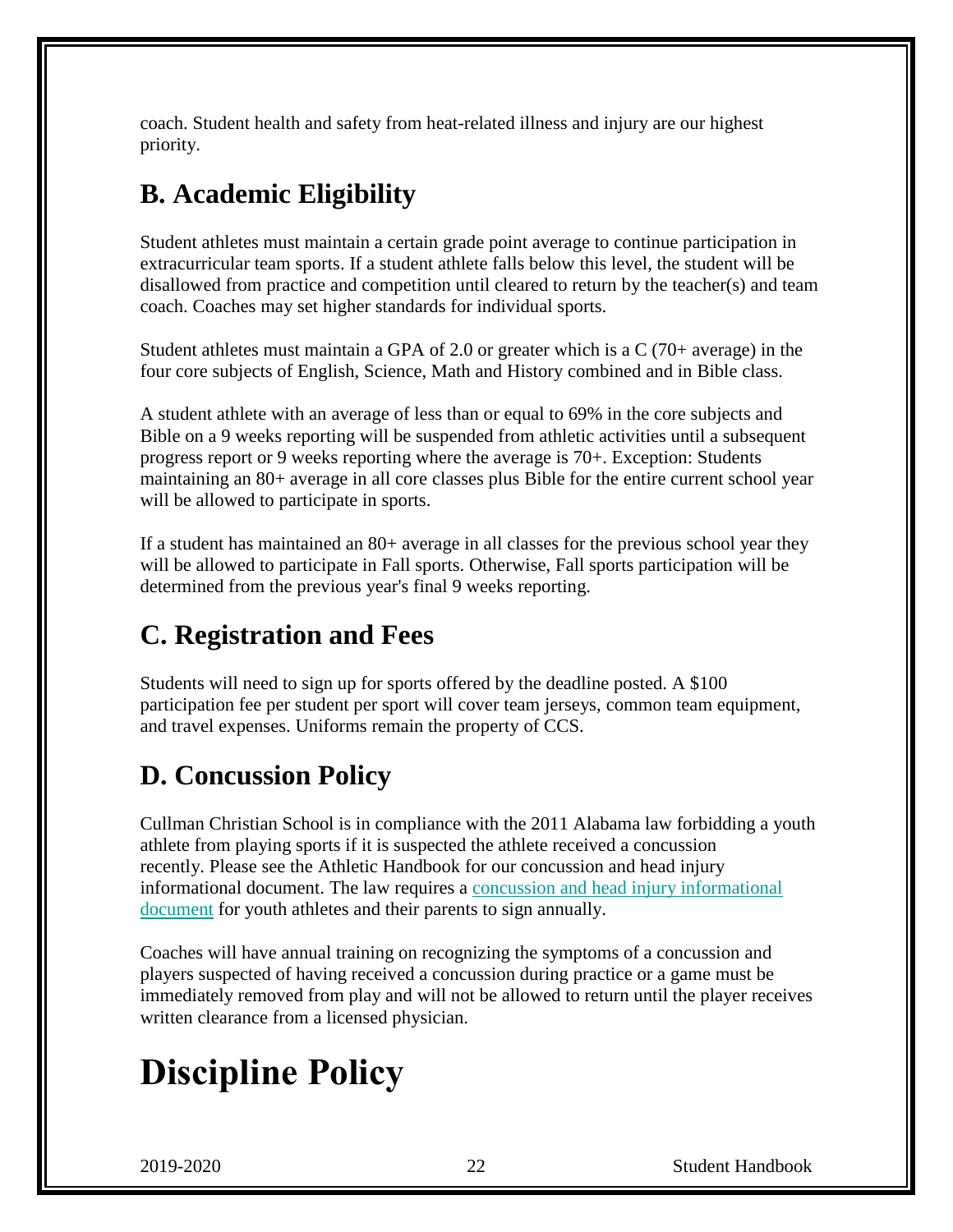*"Train a child in the way he should go, and when he is old he will not turn from it."* (Proverbs 22:6) *"No discipline seems pleasant at the time, but painful. Later on, however, it produces a harvest of righteousness and peace for those who have been trained by it."* (Hebrews 12:11)

The Bible teaches that discipline is an essential part of growth and maturity in all areas of life... physical, emotional, mental, and spiritual. Students are the school's actual responsibility for the school day, yet it is our basic philosophy to involve the parent in the process of developing mature behavior patterns. Consistent parental support of the teachers and administration is of major importance in the joint effort of training children.

Harsh punishment is prohibited. Teachers are required to use appropriate measures to help the child develop his own self-control and to become responsible for his actions. At the same time, there are strict limits to ensure safety of individuals within the group. Excessive aggressive behavior will not be tolerated. If a child is exhibiting dangerous behavior toward another child or teacher, the parents will be called immediately to pick up the child. A conference will be scheduled with the parents to discuss appropriate disciplinary procedures. CCS reserves the right to terminate enrollment in the event that a child's behavior is harmful to other students or the child's needs are not compatible with our program.

### **Kindergarten**

The THREE BASIC BEHAVIORS that are posted for all students are as follows:

- Follow directions
- Stay in seat
- Keep hands, feet, and objects to yourself

Students are expected to adhere to the above rules. Teachers will assign consequences if these behaviors are not followed.

#### **Consequences**

Children will pull strips for not following the rules. Strip consequences are as follows: Yellow – warning

Orange – 5 minute time-out and note sent home

Red – 10 minute time out and teacher will contact parents

Black – student will be sent to the office and parents will be contacted for conference

### **Elementary School**

The FIVE BASIC BEHAVIORS that are posted for all students are as follows:

- Follow directions
- Stay in seat

2019-2020 23 Student Handbook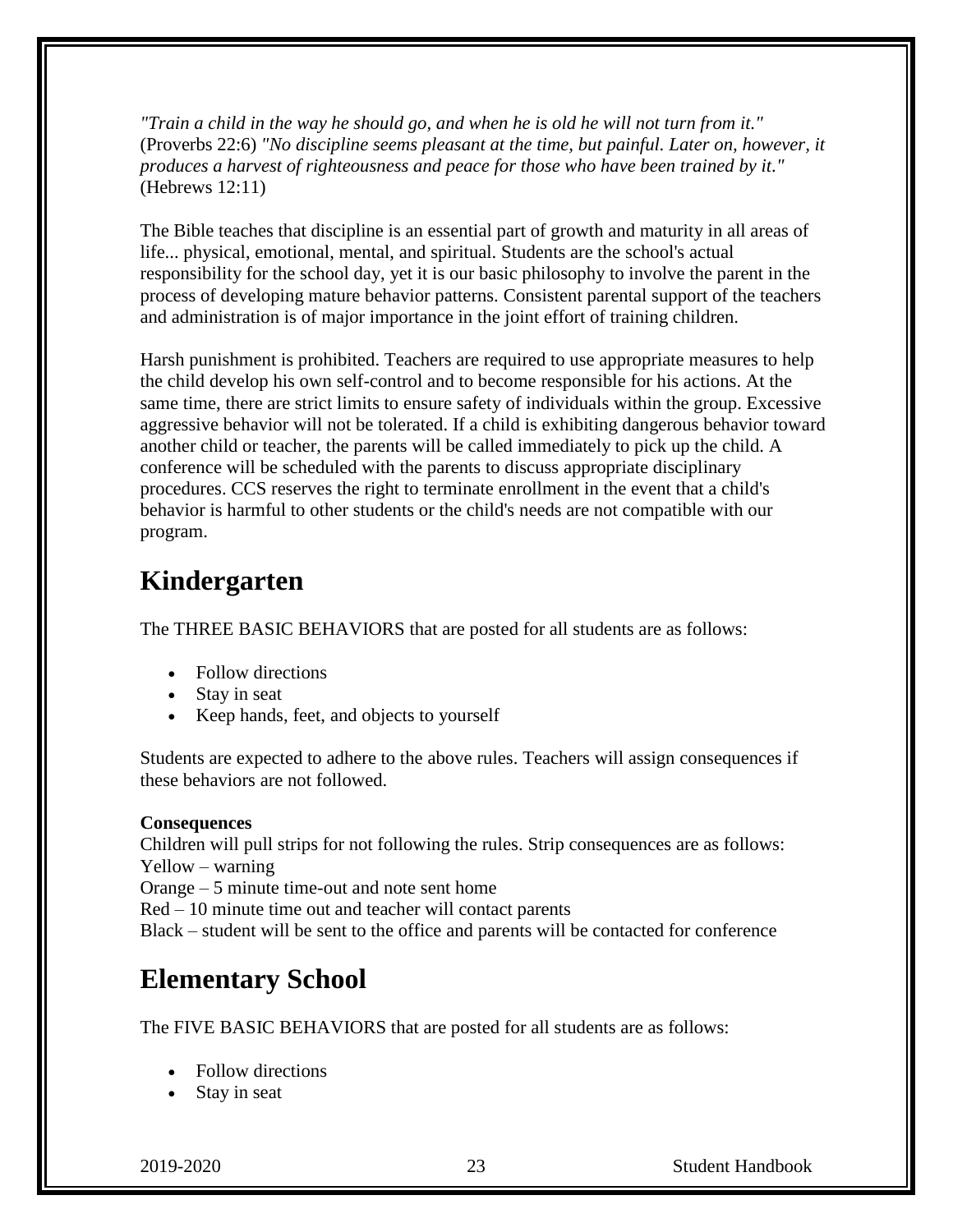- Raise hand to speak in class
- Keep hands, feet, and objects to yourself
- Show courtesy and respect for others

### **Middle and High School**

The BASIC BEHAVIORS that are posted for all students are as follows:

- Follow directions the first time they are given
- Be in your seat when the bell rings and remain seated unless given permission to get up.
- Raise hand to speak in class and wait to be called on.
- Respect each other by keeping hands, feet, and objects to yourself and do not call each other names.
- **Have** all materials **needed for** class.

Students are expected to adhere to the above rules. Teachers will assign consequences if these behaviors are not followed.

The purpose of the discipline system is to provide a record of the student's disciplinary problems. Each time a student violates the CCS classroom discipline plan a copy of the discipline form will be sent home to be signed and an e-mail will be sent to the parent. The student he/she will be assigned various penalties and/or specific disciplinary action:

### **A Partial List of Conduct Not Allowed**

1.Cheating on homework: F on homework (Homework will be redone for no credit)

- 2. Cheating on a quiz: F on the quiz
- 3. Cheating on a test: F on test
- 4. Cheating on semester exam
- 5. Cutting classes
- 6. Direct disobedience

7. Disrespect

- 8. Drinking alcoholic beverages
- 9. Fighting or horseplay (Depending on offense)

10. Gum chewing

11. Hair or dress code:(Depending on frequency and Type of offense)

12. Sexual Activity- includes anything of a sexual nature (heterosexual or

homosexual) including jokes, inappropriate physical contact, messaging, comments or gestures.

13. Sexual Immorality-In relying on the on the teaching of Scripture, CCS believes that the Bible prohibits sexual immorality of any type, including but not limited to pornography (Matt. 5:28), homosexuality [\(Genesis 19:4-7,](http://biblia.com/bible/nasb95/Genesis%2019.4-7) [Romans 1:24-27\)](http://biblia.com/bible/nasb95/Romans%201.24-27), or any other sexuality activity outside the marriage of one man and one woman [\(1](http://biblia.com/bible/nasb95/1%20Corinthians%206.18-20)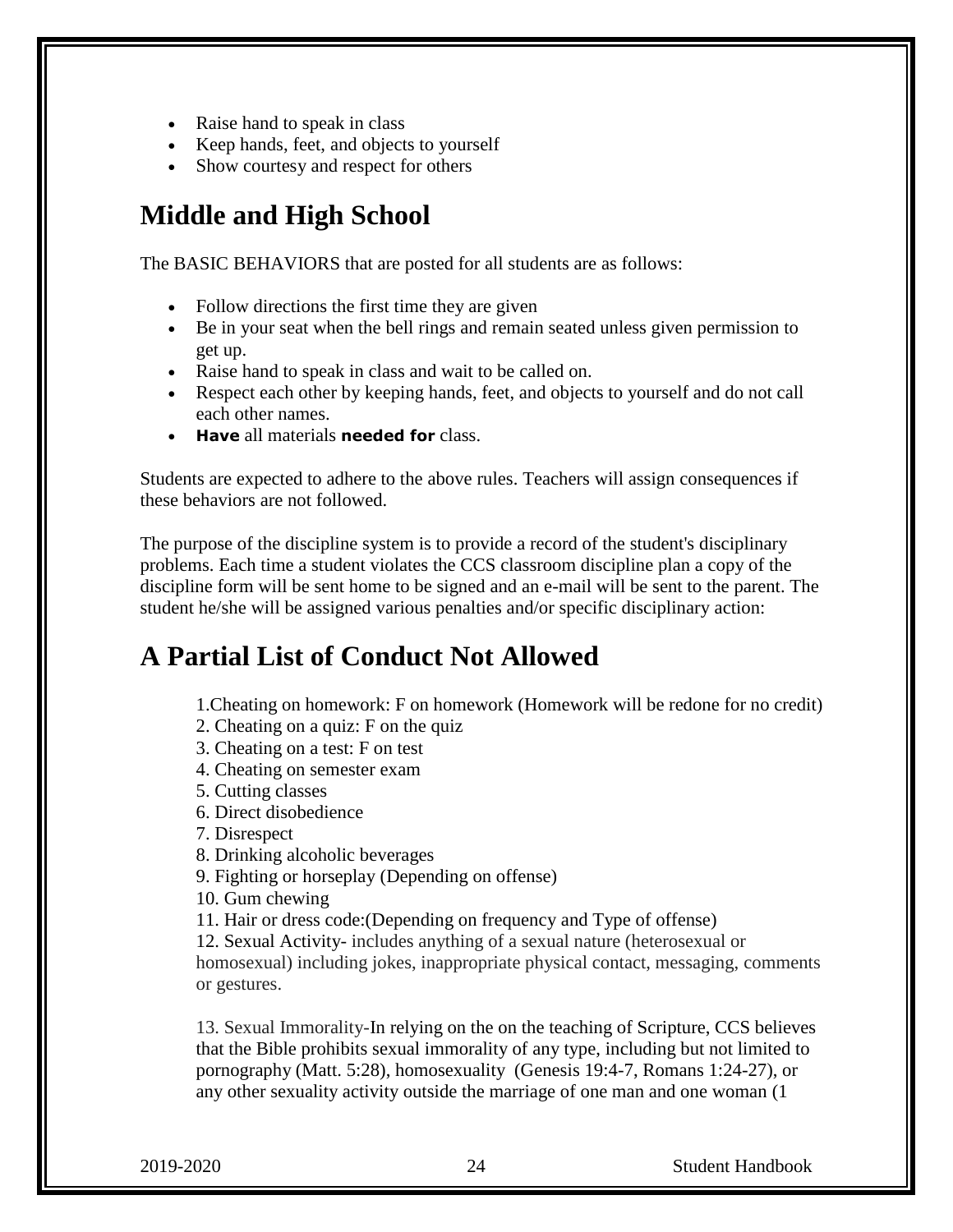[Corinthians 6:18-20,](http://biblia.com/bible/nasb95/1%20Corinthians%206.18-20) [Hebrews 13:4,](http://biblia.com/bible/nasb95/Hebrews%2013.4) [Colossians](http://www.jw.org/en/publications/bible/nwt/books/colossians/3/#v51003005) 3:5, [Ephesians](http://www.jw.org/en/publications/bible/nwt/books/ephesians/5/#v49005003) 5:3) On those occasions in which a particular home or student is acting counter to or in opposition to the biblical beliefs and lifestyle that the school teaches, the school reserves the right, in its sole discretion, to refuse admission to an applicant or to discontinue enrollment of a current student. This includes, but is not limited to, living in, condoning, or supporting any form of sexual immorality; practicing or promoting a homosexual lifestyle or alternative gender identity; or otherwise having the inability to support the moral principles of the school as stated throughout this handbook.

- 14. Having/using electronic equipment
- 15. Illegal drugs
- 16. Profanity
- 17. Rowdiness in rooms or halls
- 18. Smoking
- 19. Stealing
- 20. Being tardy for school or class
- 21. Lying
- 22. Vandalism (Depending on offense): payment for repairs
- 23. Writing, passing and/or reading notes
- 24. Defacing textbooks including Bible: purchase of replacement
- 25. Public Display of Affection
- 26. Having a weapon on school grounds (depending on"weapon")
- 27. Bullying

Bullying is being mean to another kid over and over again. Bullying often includes:

- Teasing
- Talking about hurting someone
- Spreading rumors
- Leaving kids out on purpose
- Attacking someone by hitting them or yelling at them

Bullying does not always happen in person. Cyberbullying is a type of bullying that happens online or through text messages or emails. It includes posting rumors on sites like Facebook, sharing embarrassing pictures or videos, and making fake profiles or websites.

Bullying is never ok. Those who bully use power to hurt people. Power does not always mean bigger or stronger. Power can also mean popular or smart. The thing to do is get an adult who will stop the bullying on the spot.

#### **Minor infraction**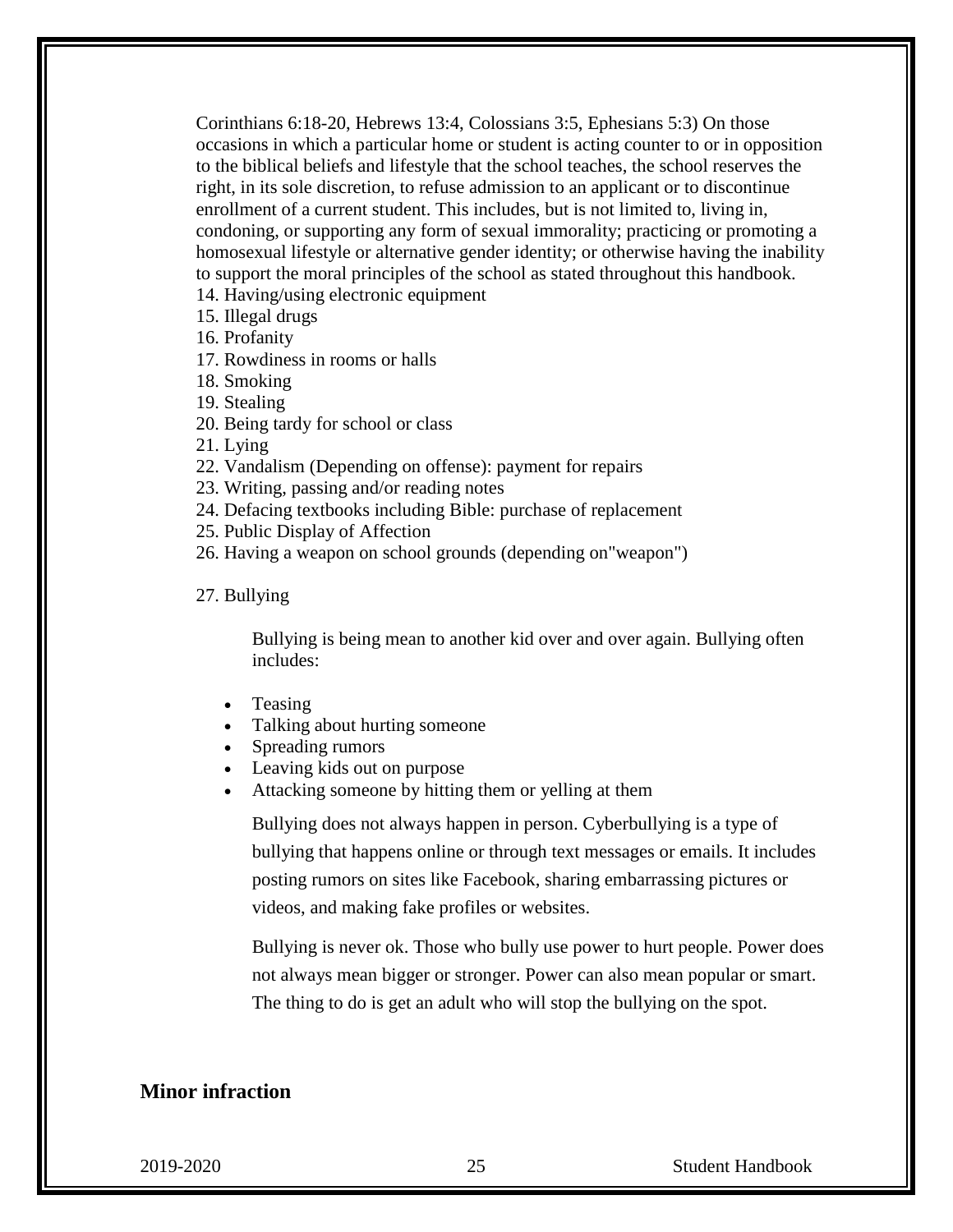A letter is sent home with the student

#### **Detention**

Detentions may be given by teachers for infractions of classroom and/or school rules. Students will serve detention in school at recess or free activity periods. Students may not participate in any after-school activities on the day of serving a detention. Detentions take priority over any after-school activities. If a student is assigned four (4) detentions in a semester, the Principal may assign an in-house suspension or require a parent conference. After four (4) additional detentions, an out-of-school suspension may result. Saturday work detention may be required from 8:00 a.m. to 12:00, billed to the parents at \$8.00 an hour. Parents are required to meet with the Principal, and the student is placed on disciplinary probation. A student on probation may not allowed to participate in certain extracurricular activities, including but not limited to field trips.

#### **Suspension**

The Principal will contact the parents when a suspension is issued and, if necessary, a conference will be scheduled. Work missed during the time of suspension must be completed. The following areas will result in immediate suspension:

- Use of obscenities (swear words), racial slurs, or profanities (taking the Lord's name in vain) (Exodus 20:7)
- Physical abuse (fighting) with another student
- Theft, vandalism, or destruction of personal or school property
- Defiance of authority

In addition, if a student displays chronic misbehavior or cheats, a suspension may be imposed at the Principal's discretion. Parents will be notified should this type of a problem exist.

Regarding acts of violence, any act deemed as abusive with intent to harm toward a student or employee will result in immediate dismissal for the day, as an investigation is completed.

#### **Expulsion**

Upon the recommendation of the Principal, the Discipline Committee may move to dismiss a student. This may involve a conference with the Discipline Committee, Principal, parent(s), and where appropriate, the student. Any action for dismissal would be duly noted in the student's permanent file.

Expulsion may be the result of any serious violation of conduct such as:

• Drugs (illegal)/alcohol possession (Eph 5:18)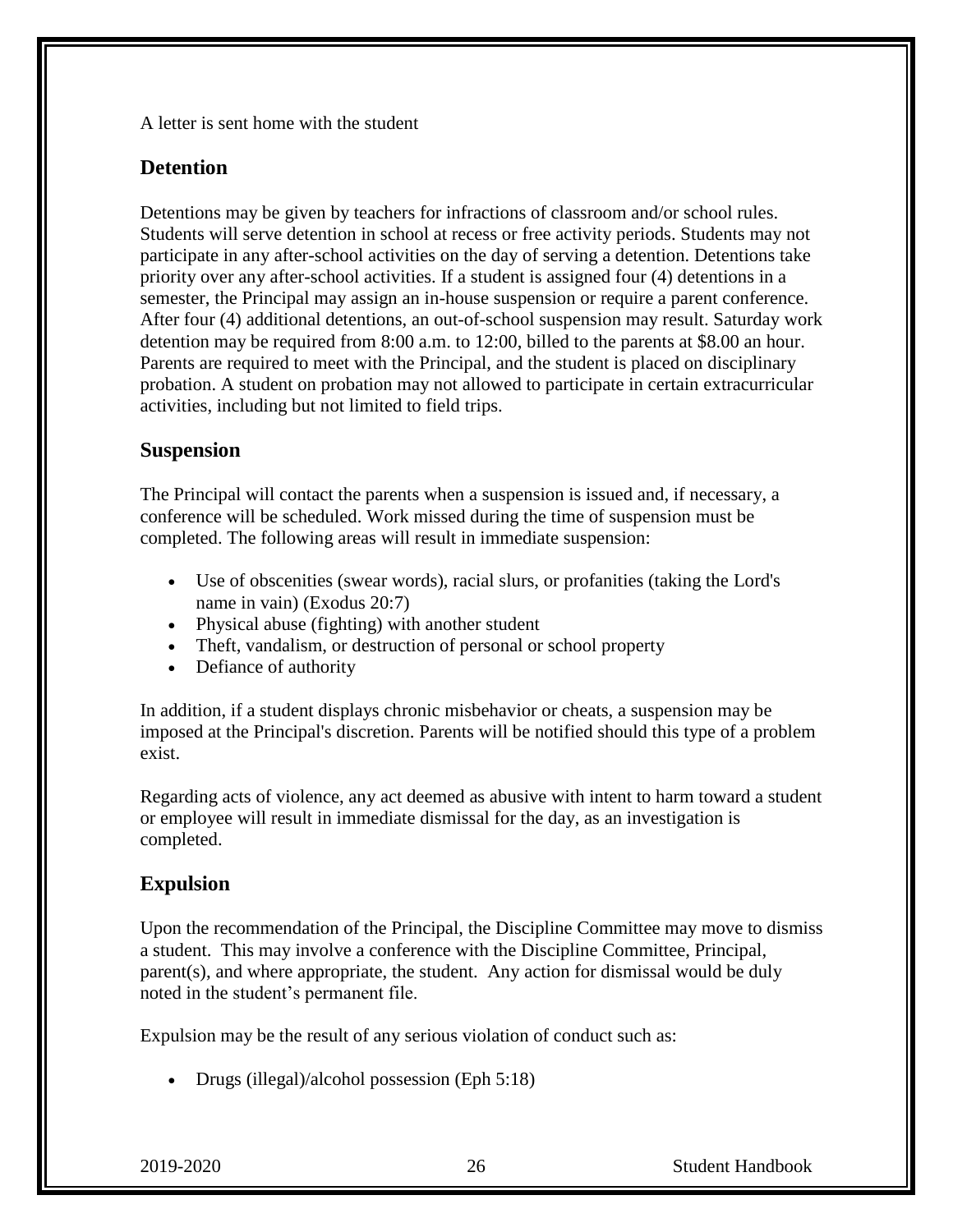- Weapons: possession of a gun, knife, or any other weapon, or threatening the use of same
- Serious physical threats or attacks of any nature that would jeopardize the safety of the students or staff

Expulsion may also be the result of unimproving or worsening behaviors as evidenced by:

- Excessive serious behavior problems or two out-of-school suspensions in the same semester
- Negative attitude: a consistently negative attitude and/or behavior pattern detrimental to the goals of the school and/or disruptive to the educational process.

A hearing with the Board of Directors and Principal may be requested by the parent if it is done in writing or by email within seven (7) days. Failure to request a hearing within that time shall waive the student's rights to such a hearing. The decision of CCS is final. Unused tuition will not be refunded. An expelled student will not be able to return to school until the fall of the following year. The administration will have the final decision for readmission based on student's attitude and circumstances at the time of re-application.

#### **Alabama Driving Privileges**

Taylor's Law -Each accumulated point makes the student wait one week to apply for a permit or driver's license.

| One day in-school suspension              | 1 point   |
|-------------------------------------------|-----------|
| One day out-of-school suspension 2 points |           |
| Alternative ed. Placement                 | 6 points  |
| Expulsion from school                     | 20 points |

- Points begin to accumulate the school year the student turns 13 (typically 7th grade)
- As the law currently reads, no teen will have to wait more than one year to obtain a permit or license
- If a student accumulates points in a school year, but does not accumulate points in the following school year the number of accumulated points will be reduced by half.
- If a student does not accumulate any points for two consecutive years, all of the points will be removed. The state-wide data collection system, known as STI will contain the program for calculating accumulated points

### **Harassment Statement**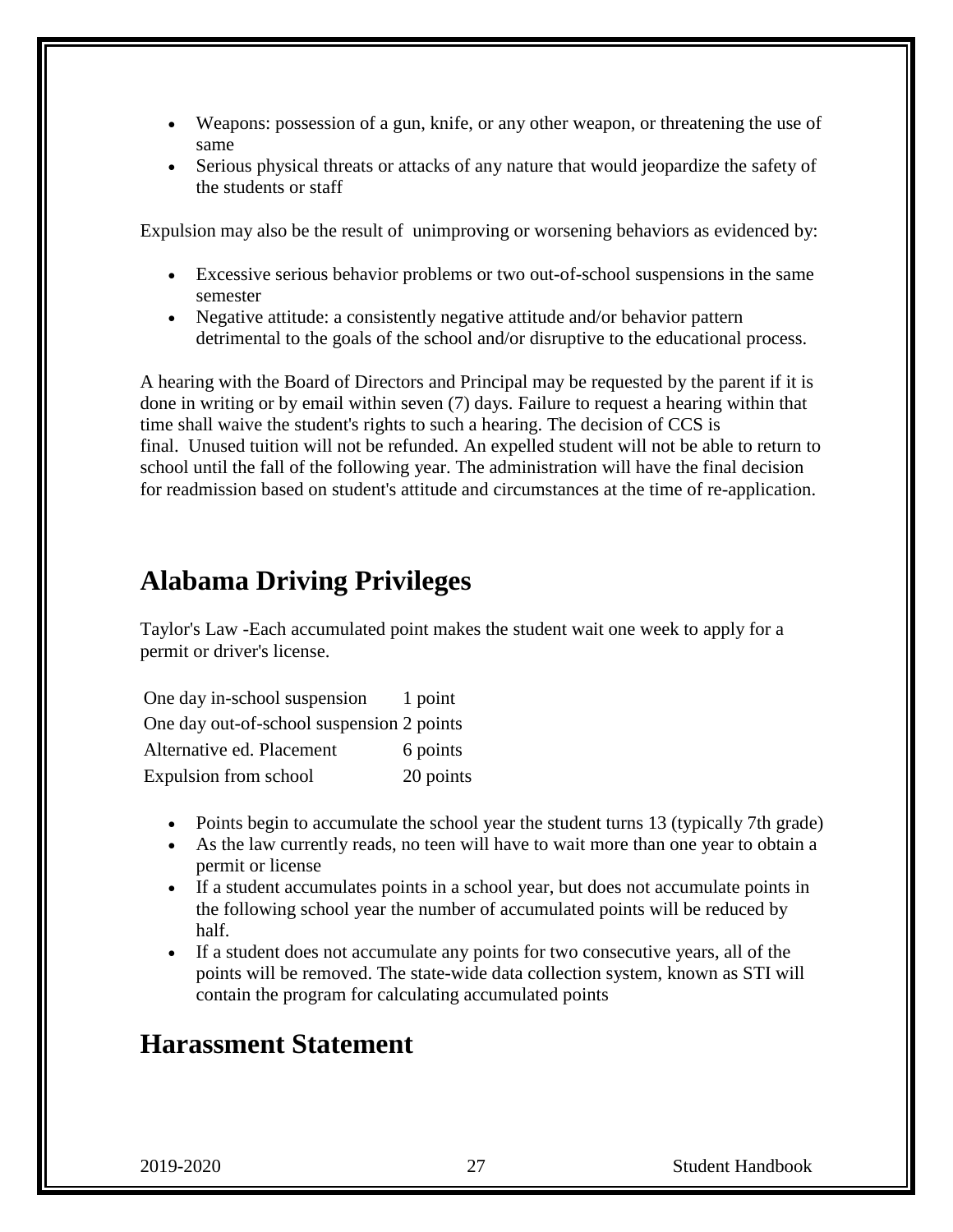Cullman Christian School will not tolerate abusive behavior toward its students or employees. CCS will be a safe environment for those who work and study here. Among prohibited behaviors are bullying of one student by another student or other students. In addition, unlawful sexual harassment, as defined to include unwelcome sexual advances, requests for sexual favors, and/or other verbal or physical conduct of a sexual nature is strictly prohibited and will be punished to the fullest extent of the law. All complaints should be directed to the Principal or School Board President who will be the school's reporting officer(s). Investigation will include written statements from the accused and the complainant. The accused has ten days to respond to the allegations. Sanctions will be imposed for substantiated charges as appropriate and may include expulsion of student offenders and termination of staff offenders.

## **Tuition and Fees Policy**

### **Basic Policies**

- Registration fee is due upon submission for initial application or re-enrollment. This fee is nonrefundable.
- A check returned for insufficient funds (NSF) will be charged a fee of \$30.00.
- If an account has more than two returned checks for NSF, all future payments must be made in the form of a money order, cashier's check, or cash.
- If you chose to pay monthly, you will be given the option of paying on the 5th or the 20th of each month.
- Enrollment with FACTS Management Company must be completed at least 14 days prior to your first payment date.
- A late fee of 10% per month will be charged, in addition to late fees assessed by FACTS, if tuition is not received by the due date unless prior arrangements have been made with the Principal or Accountant.
- Proration: a month's tuition will be prorated by half month increments for late enrolling students who enter CCS after the 15th day of month. Withdrawing students will not be refunded for months in which full or partial attendance occurs. Only unused months will be refunded. The book, supply and technolgy fee cannot be refunded.
- Discounts for Multiple Children: (applies to K5-12th grades only). The oldest child pays full tuition. 2nd oldest child gets a 20% discount off their tuition. 3rd child gets a 40% discount off their tuition. 4th child gets a 60% discount off their tuition. 5th child or more each gets an 80% discount. Discounts do not apply to the portion of the tuition used for book fees.
- Payment Options: Tuition can be paid yearly or in monthly installments. Prepayment of yearly tuition is eligible for a 4% discount. Monthly payments can be spread over 12 months beginning June 1st (or over 10 months beginning August 1st). For your convenience, monthly payments must be arranged with FACTS by going to [https://online.factsmgt.com](https://online.factsmgt.com/) or by calling FACTS Management Company at 866-441-4637 or our accounting office.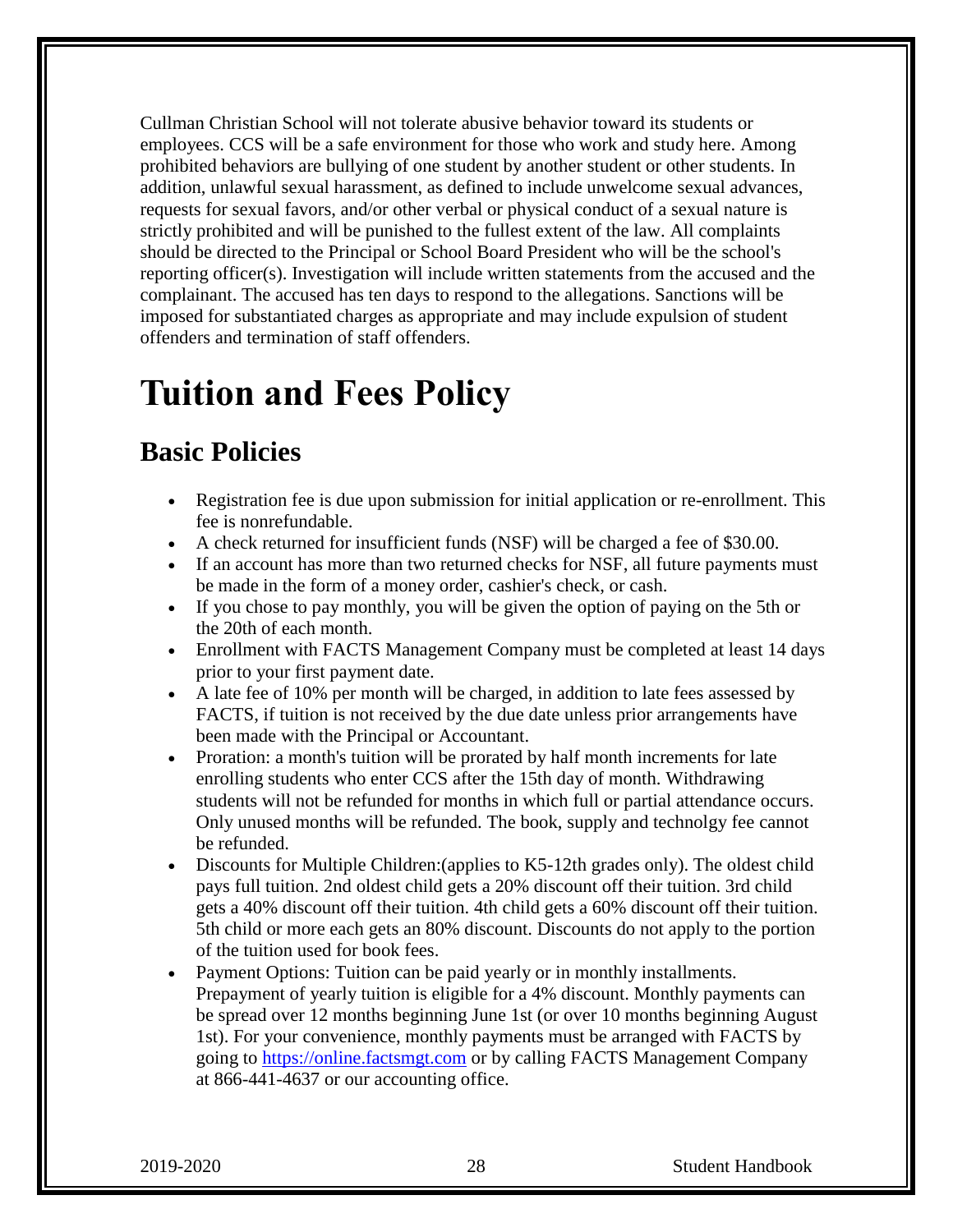### **Book and Technology Fee**

- In addition to the tuition, there is a Book Usage, Supply  $&$  Technology fee. This nonrefundable sum includes rental and usage of textbooks and equipment (which remain the property of CCS). It also covers lab fees, software licenses, weekly readers, consumables, supplies, enrichment, student admittance to home games and standardized academic achievement tests.
- It does not cover individual sports equipment, private lessons, field trip costs, tournaments and competition fees.
- Any financial aid or discounts offered cover only the tuition portion of fees; Book & Supply fee cannot be discounted or waived but may be covered by some scholarships.

#### **Child Care Rates**

- Aftercare is charged in increments of 1 hour (3 PM–4 PM, 4 PM–5 PM) and 1 half hour (from 5 PM–5:30 PM)
- Prepaid aftercare costs \$5.00 per hour per student
- Car riders not picked up by 3:15 PM will be sent to after school care. If not paid in advance, a charge of \$10 per hour must be paid at the time of pickup and is valid for childcare any portion of an hour for any time after 3:15 PM.
- After 5:30 PM there will be a charge of \$1 per minute per child.

#### **Early Withdrawal:**

If a student withdraws enrollment before June 1st, no fees are due but the registration fee is nonrefundable.

If a student is withdrawn any time on or after June 1st, the following policy is in effect as was agreed upon registration:

- The full month's tuition payment will be due for any month that has begun.
- Authorization will terminate only when the total balance due has been paid in full.
- All books, computers, materials must be returned to the school office and remain the property of CCS. Additional fees will apply for CCS property not returned or returned in damaged condition.
- Tuition Refunds/Adjustments: in order to qualify for any tuition adjustment, parent must first notify CCS's accounting department in writing at least 30 days prior to withdrawal.
- The Book and Technology Fee is nonrefundable whether it is paid in advance of a school year or rolled into monthly tuition payments. This fee is due and payable to CCS as we make staffing and early curriculum purchases, etc. based on your enrollment. If you are registered and elect to withdraw anytime after June 1st you are responsible for this entire fee for each child.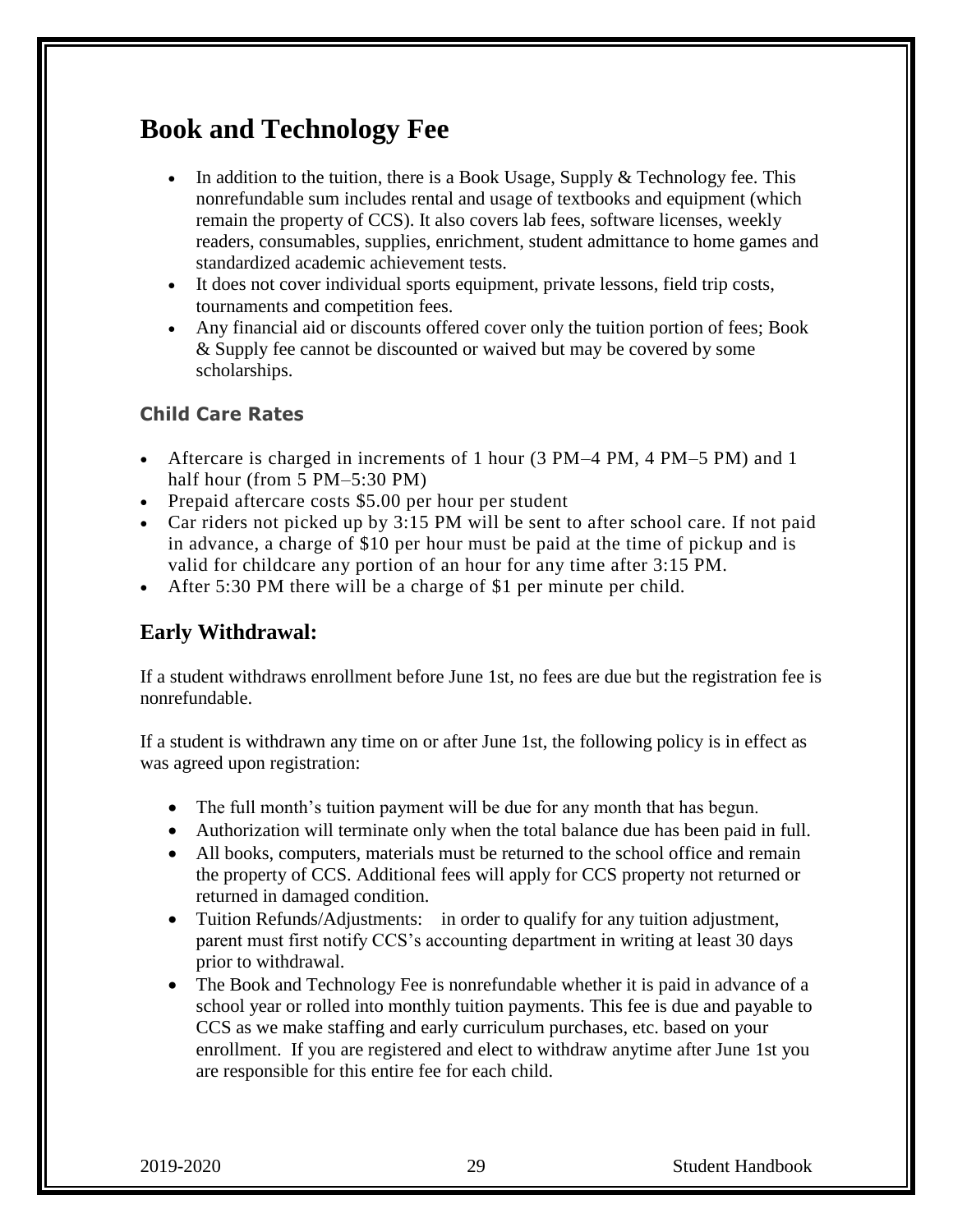Book and Technology Fee amounts:

 PK3-4 \$175 K5 \$225 1-12 \$500

#### **Delinquent Accounts**

- Past due accounts will be subject to report cards being withheld until payments are up to date.
- All accounts must be current in order to re-enroll for the next school year.
- Graduating students' accounts must be paid in full before graduation.

#### **30 Days Past Due**

- Accounts with balances that are 30 days past due become ineligible for any and all discounts to tuition rates. Any discounts or reduced rates that had been applied for the past due month will be back-charged to your account.
- Any account over 30 days past due will be subject to the student being held from the classroom unless arrangements are made through the school office. A written notice will be sent on the 30th day giving families five school days to make the payment before the student is withheld from class.

#### **60 Days Past Due**

Your child's privilege to participate and/or attend any extra-curricular school activity will be lost. This includes but is not limited to sporting events and field trips.

#### **90 Days Past Due**

Your child may not return to school and appropriate collection methods will be pursued.

#### **Discounts**

- PREPAID: There is a discount for tuition paid-in-full in advance of the school opening in the fall. There is a 4% discount if complete tuition is paid by May 31st. Discounts do not apply to the portion of the tuition used for book fees.
- EARLY BIRD: There is a \$25 discount for early registration (by February 28).

2019-2020 30 Student Handbook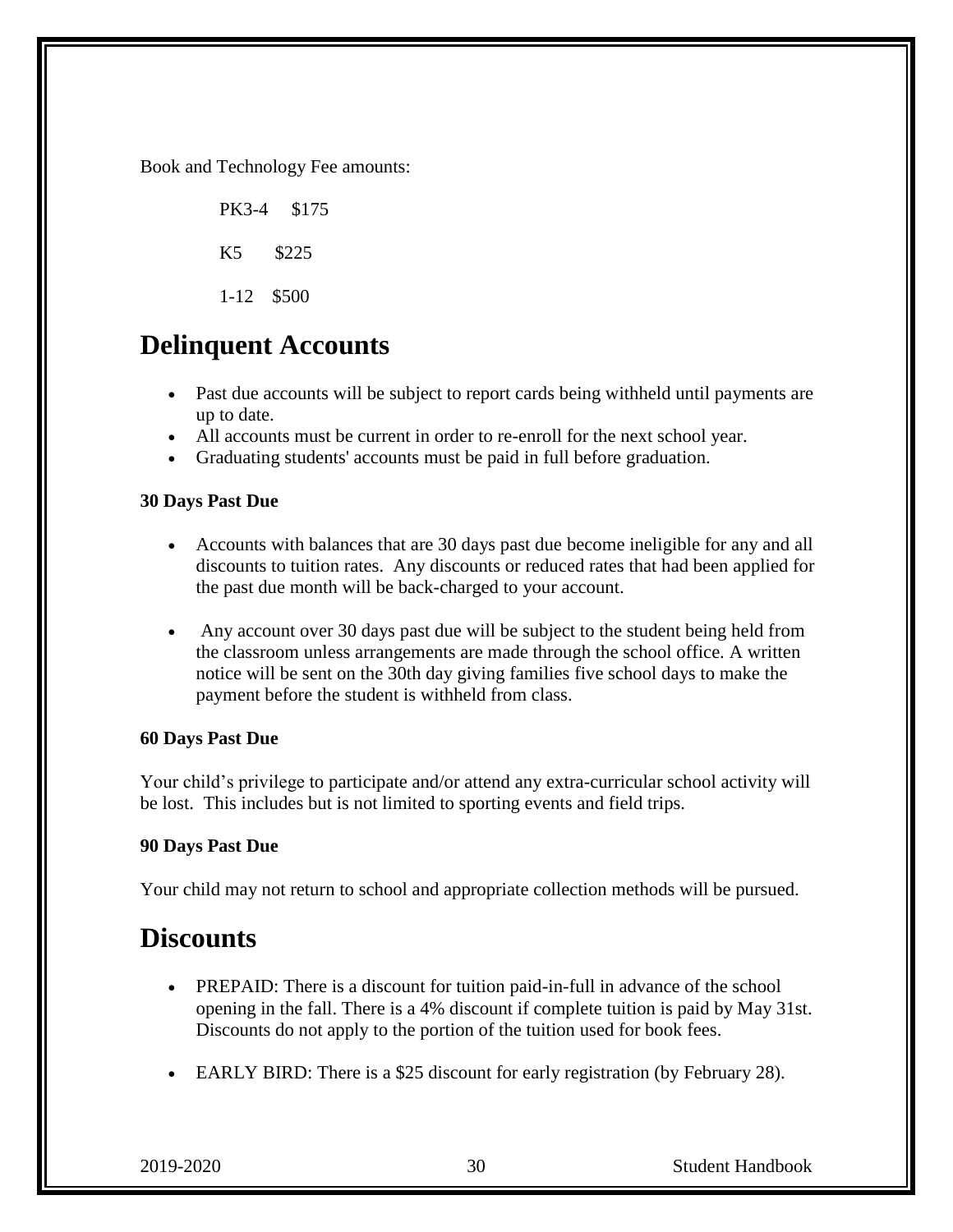- MULTI-CHILD: There is a discount plan for families with more than one child in K5-12 grades enrolled in CCS (see the fee schedule).
- FULL TIME EMPLOYEES: There is a 75% discount off the tuition. A student receiving an employee discount will NOT be eligible to receive any additional discounts for pre-paying tuition. Discounts do not apply to the portion of the tuition used for book fees.
- PART-TIME EMPLOYEES & PASTORS: CCS part-time staff and local church pastors are eligible for 25% discount off the tuition of their oldest K5-12th grade child. The second oldest child in K5-12th grade is given a 45% discount, The third and subsequent eligible children may take the maximum 60% discount. A student receiving an employee or pastor discount will NOT be eligible to receive any additional discounts for pre-paying tuition. Discounts do not apply to the portion of the tuition used for book fees.

#### *NOTES:*

- Discounts do not apply to the portion of the tuition used for book fees.
- These discounts are eligible only for students in K5-12 grades but do not apply for preschool (PK3/4).
- Proration: a month's tuition will be prorated by half month increments for late enrolling students who enter CCS after the 15th day of month. Withdrawing students will not be refunded for months in which full or partial attendance occurs. Only unused months will be refunded. The portion of the tuition used for book fees cannot be refunded.

Please see the Tuition Page for this year's tuition and enrollment fee schedule, multi-child discounts, and definition for eligible clergy.

In addition, if your child's tuition is to be paid by a third party (someone other than the child's legal guardian), the legal guardian must sign a release form. This signed release form will allow CCS to discuss financial information ONLY with this person.

Please direct any questions concerning tuition to the school office or email [accounting@cullmanchristian.org.](mailto:accounting@cullmanchristian.org)

#### *Revisions and Updates*

*The Board of Directors and School administration reserves the right to modify or edit School policies as needed. Please refer to the most current version of the student handbook or contact your teacher* 

2019-2020 31 Student Handbook